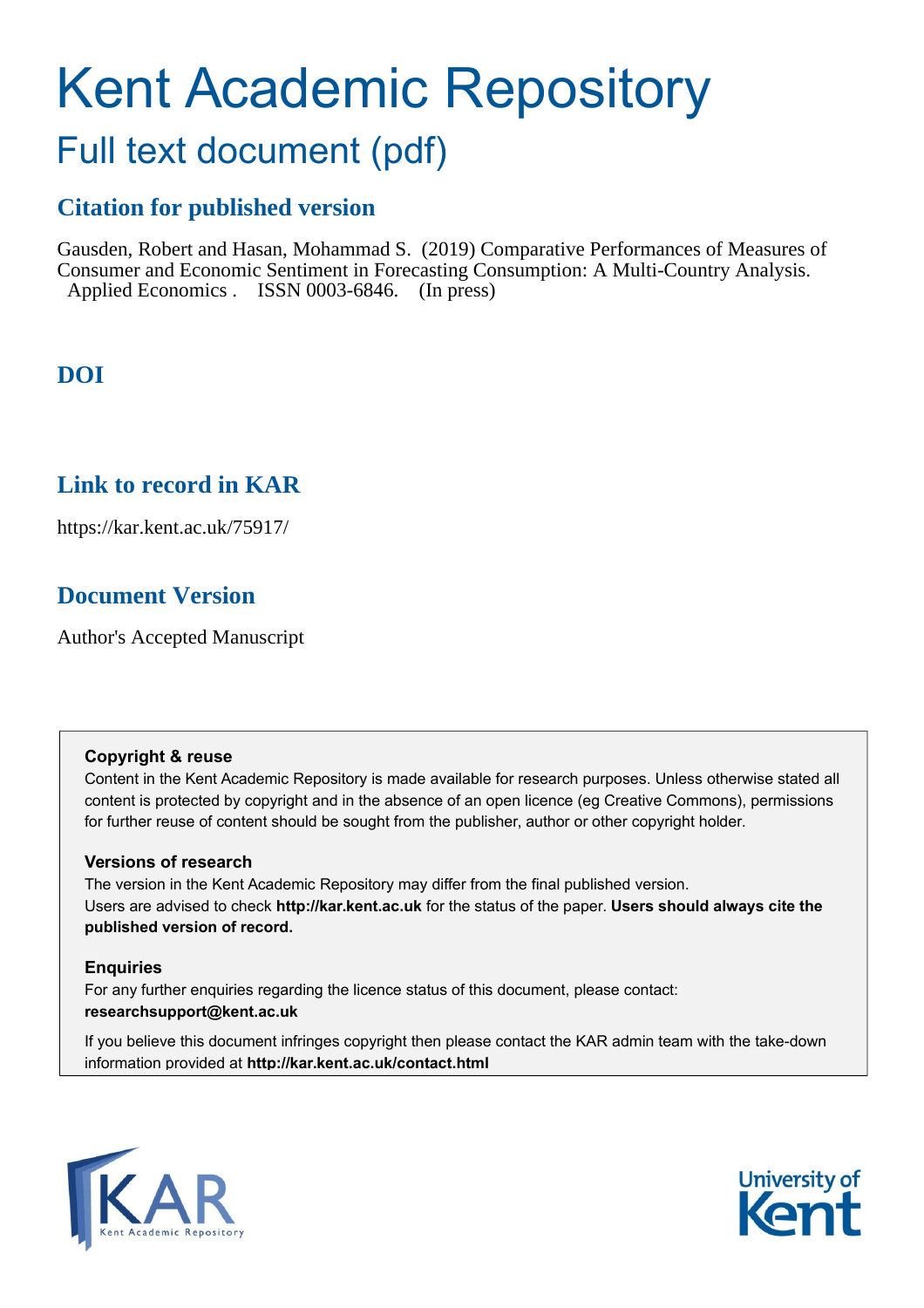#### **Comparative Performances of Measures of Consumer and Economic**

#### **Sentiment in Forecasting Consumption: A Multi-Country Analysis**

Robert Gausden

Economics and Finance, University of Portsmouth, Portsmouth, U.K.

Mohammad S. Hasan

Kent Business School, University of Kent, Canterbury, U.K.

Corresponding Author:

Dr Robert Gausden, Economics and Finance, Portsmouth Business School, Faculty of Business and Law, University of Portsmouth, Portland Street, Portsmouth, PO1 3DE, U.K.

Telephone Number: +44(0)2392844031

E-mail Address: Robert.Gausden@port.ac.uk

ORCID: 0000-0003-2013-9504

This paper seeks to compare the capabilities of assorted measures of consumer and economic sentiment in predicting the growth of household expenditure. An analysis of quarterly data on five European countries shows that for none of these can the model which incorporates the EU's headline consumer confidence indicator be deemed to be significantly inferior to any of its seven rivals. However, the rankings of the sentiment variables are seen to be influenced by: the proportion of total spending by households that is devoted to durable goods; and the nature of the behaviour of consumption over the forecast interval.

Keywords: consumption; consumer confidence; model confidence set; consumer survey; forecasting.

Subject classification codes: E21; E27

#### **I. Introduction**

With regard to western industrialised countries, household final consumption expenditure represents the largest component of aggregate demand. For example, over the course of the ten years from 2007 to 2016, in the US, consumer spending averaged 68 per cent of GDP. The UK possesses the largest figure out of the major European nations, with the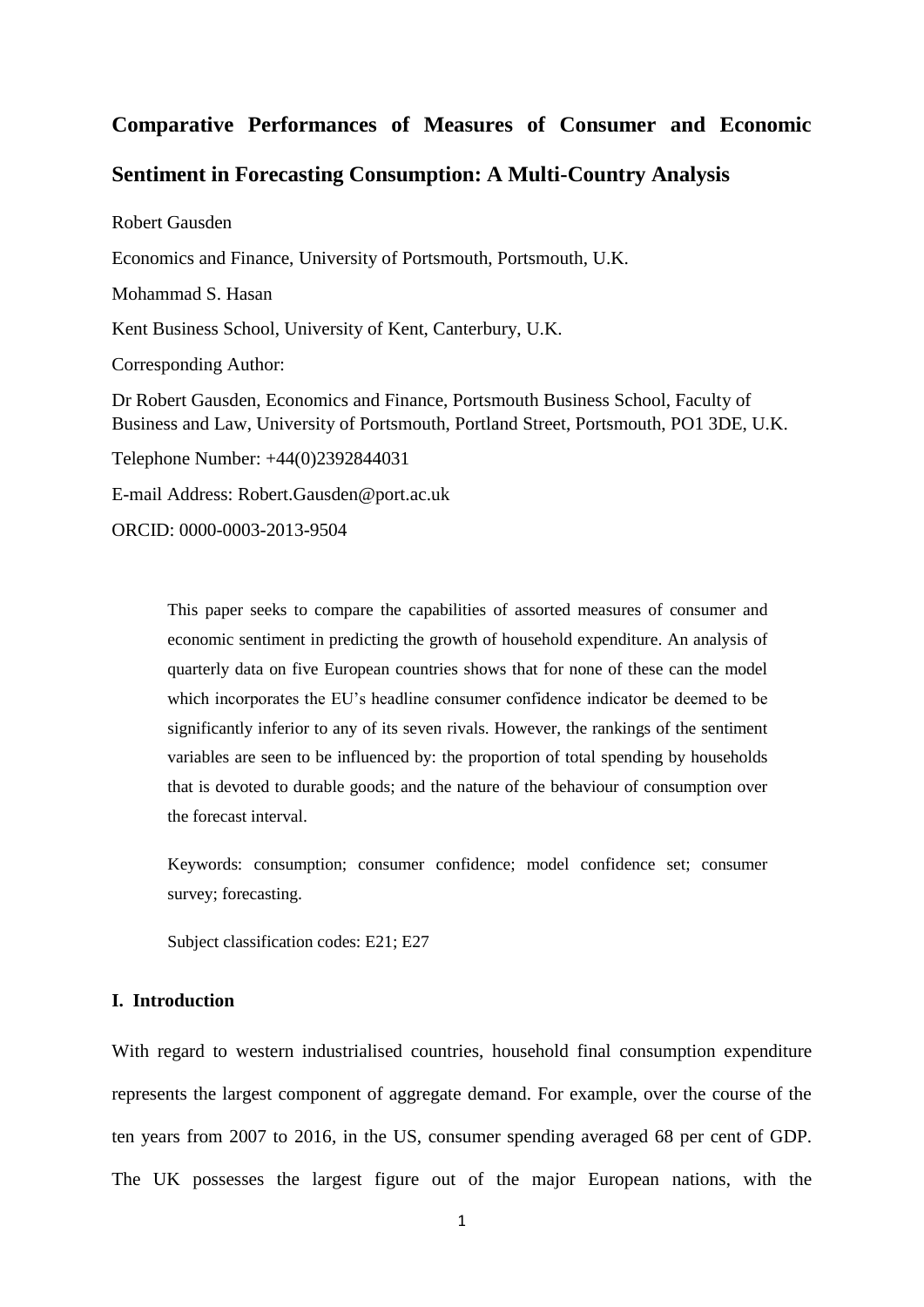corresponding mean value being equal to 67 per cent. Consequently, for this collection of countries, it would seem that general economic performance is heavily influenced by the behaviour of the personal sector. Indeed, as a form of confirmation, in a speech that was delivered at the London School of Economics on 16<sup>th</sup> January 2017, the Governor of the Bank of England, Mark Carney, referred to the growth in demand that had occurred in the UK during Autumn 2016 as being increasingly consumption-led. The evidence suggested that households were "entirely looking through Brexit-related uncertainties".<sup>1</sup>

The close connection that exists between the paths of consumer spending and GDP suggests that the ability of policy-makers to manage successfully the national economy would be aided by the production of accurate forecasts of household expenditure. While the Life-Cycle and Permanent Income theories maintain that consumption is governed by the total (human and non-human) resources which are available to a household, various studies have sought to investigate whether there is an additional explanatory role for psychological factors. An example is the research that was conducted by Carroll, Fuhrer and Wilcox (1994). In particular, the latter examined the forecasting performance of the University of Michigan's Index of Consumer Sentiment (ICS) in respect of the growth of total real personal consumption expenditure in the US, as well as three more specific categories of spending. A tentative conclusion that was reached by Carroll, Fuhrer and Wilcox (1994) was that data on consumer confidence incorporate information which is of relevance for future changes in consumption, independent of that which is contained in standard macroeconomic or financial indicators.2, <sup>3</sup>

<sup>1</sup> The speech, entitled "Lambda", can be accessed online from the website of the Bank of England (www.bankofengland.co.uk/publications/Pages/speeches).

<sup>&</sup>lt;sup>2</sup> In a more recent paper, Barsky and Sims (2012) were able to corroborate the finding of Carroll, Fuhrer and Wilcox (1994), that consumer confidence Granger-causes consumption, operating in the context of a threevariable vector autoregressive model.

<sup>&</sup>lt;sup>3</sup> Starr (2012) has also investigated the relationship between movements in the ICS and aggregate fluctuations in the US. Founded upon a seven-variable structural vector autoregressive model, impulse responses were generated which enabled the conclusion to be reached that, even after having extracted the effects of news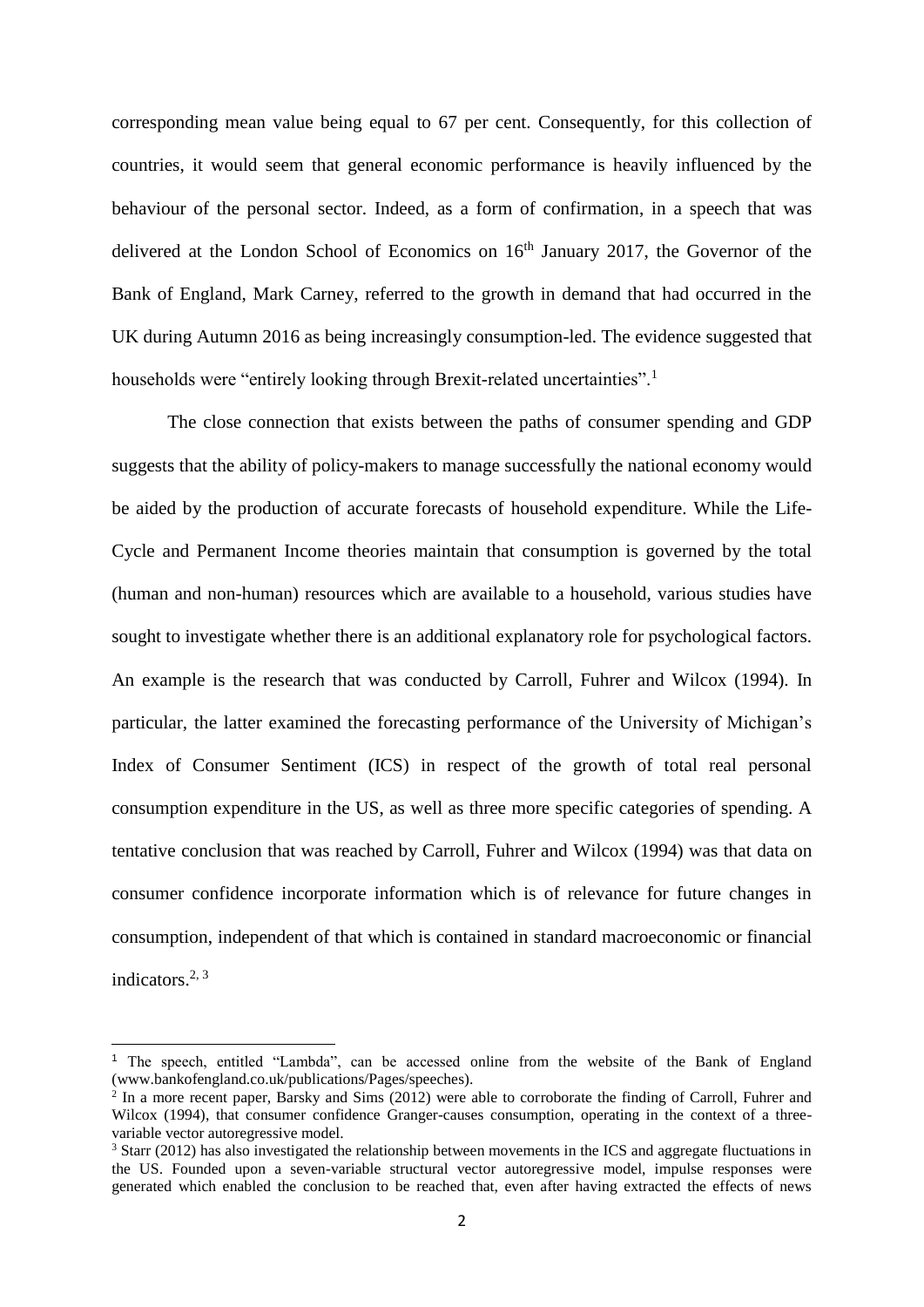In contrast to Carroll, Fuhrer and Wilcox (1994), Acemoglu and Scott (1994) analysed data on the UK. More specifically, in respect of the quarterly growth of *per capita* household expenditure on non-durable goods, they explored the predictive content of a measure of consumer sentiment that was founded upon a survey which was undertaken by Gallup and commissioned by the European Union.<sup>4</sup> Estimation results showed that the confidence variable (lagged one or two quarters) was significantly related to the current change in consumption. Such a finding was in contradiction of the Rational Expectations-Permanent Income Hypothesis, which Acemoglu and Scott (1994) explained in terms of a desire for precautionary saving by households, rather than capital market imperfections.

Subsequently, various studies have sought to appraise the forecasting performances of different elements of the respective aggregate sentiment indicator, as well as the overall measure. For example, in a wide-ranging paper, Bram and Ludvigson (1998) conducted an assessment of the predictive accuracy of the University of Michigan's ICS and the Conference Board's Consumer Confidence Index, as well as their five components. In the context of forecasting the growth of five categories of personal spending in the US, the Conference Board's gauge of sentiment appeared to be generally more proficient than the ICS. Further analysis showed that reflection on how the financial position of the respondent's family had changed over the past twelve months, as was requested in the University of Michigan's survey, was unhelpful, while answers to questions about the availability of jobs, which featured in the Conference Board's survey, tended to improve the quality of predictions.

Operating in conjunction with quarterly data on the UK, Easaw and Heravi (2004) adopted a quantitative approach that was similar to that of Bram and Ludvigson (1998). The

shocks, innovations in consumer sentiment still have a significant, positive influence on personal consumption expenditure.

<sup>4</sup> The design of the sentiment variable accords with the construction of the GfK indicator, which will be mentioned later in this paper.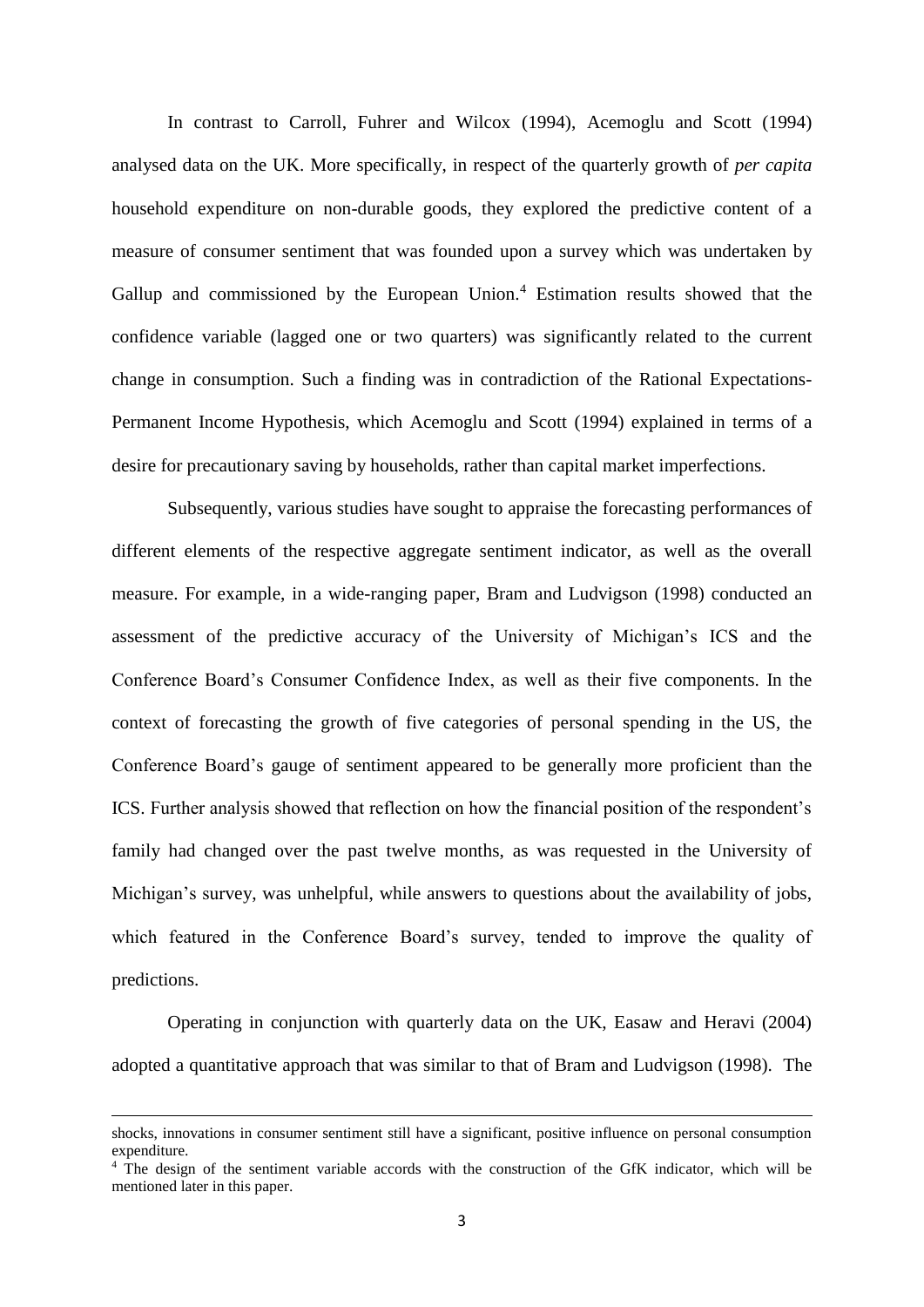measure of consumer confidence that was central to this empirical exercise was the GfK index. However, consideration was given to the forecasting performance of not only the aggregate variable but also each of its two expectations components and a summary indicator of whether there are believed to be benefits to households from undertaking major purchases at the present time. Regression functions were constructed to explain the growth of five different categories of consumption expenditure. An evaluation of the accuracy of one-stepahead recursive predictions showed that data on consumer sentiment were generally of greater use when attitudes were more sanguine.<sup>5</sup> However, the views that were held by individuals concerning the timing of large-scale acquisitions could be regarded as being of greater relevance during unfavourable economic conditions.

In a multi-country study, $6$  Cotsomitis and Kwan (2006) elected to assess the forecasting capabilities of the EU's headline Consumer Confidence Indicator (CCI), together with its four constituent parts. Additionally, attention was directed towards the predictive performance of the EU's more broad-ranging Economic Sentiment Indicator (ESI).<sup>7</sup> On the basis of a within-sample analysis that was designed to account for the growth of real total consumption expenditure, although results were somewhat diverse, there was a suggestion that, in general, the incremental explanatory power of the ESI exceeded that of the CCI.

Also, employing seven different confidence measures, which included an EU aggregate CCI, one-quarter-ahead recursive forecasts of the growth of total consumption were produced over the interval,  $1999q1 - 2002q3$ . In only a distinct minority of instances were the sentiment data found to enhance the accuracy of the predictions, encouraging

<sup>5</sup> Especially data on the aggregate GfK index.

<sup>6</sup> More specifically, empirical analysis was conducted in conjunction with quarterly data on nine EU countries.

 $<sup>7</sup>$  As will be clarified in the next section, the ESI represents a composite measure of sentiment, which is formed</sup> from a combination of five sectoral indicators.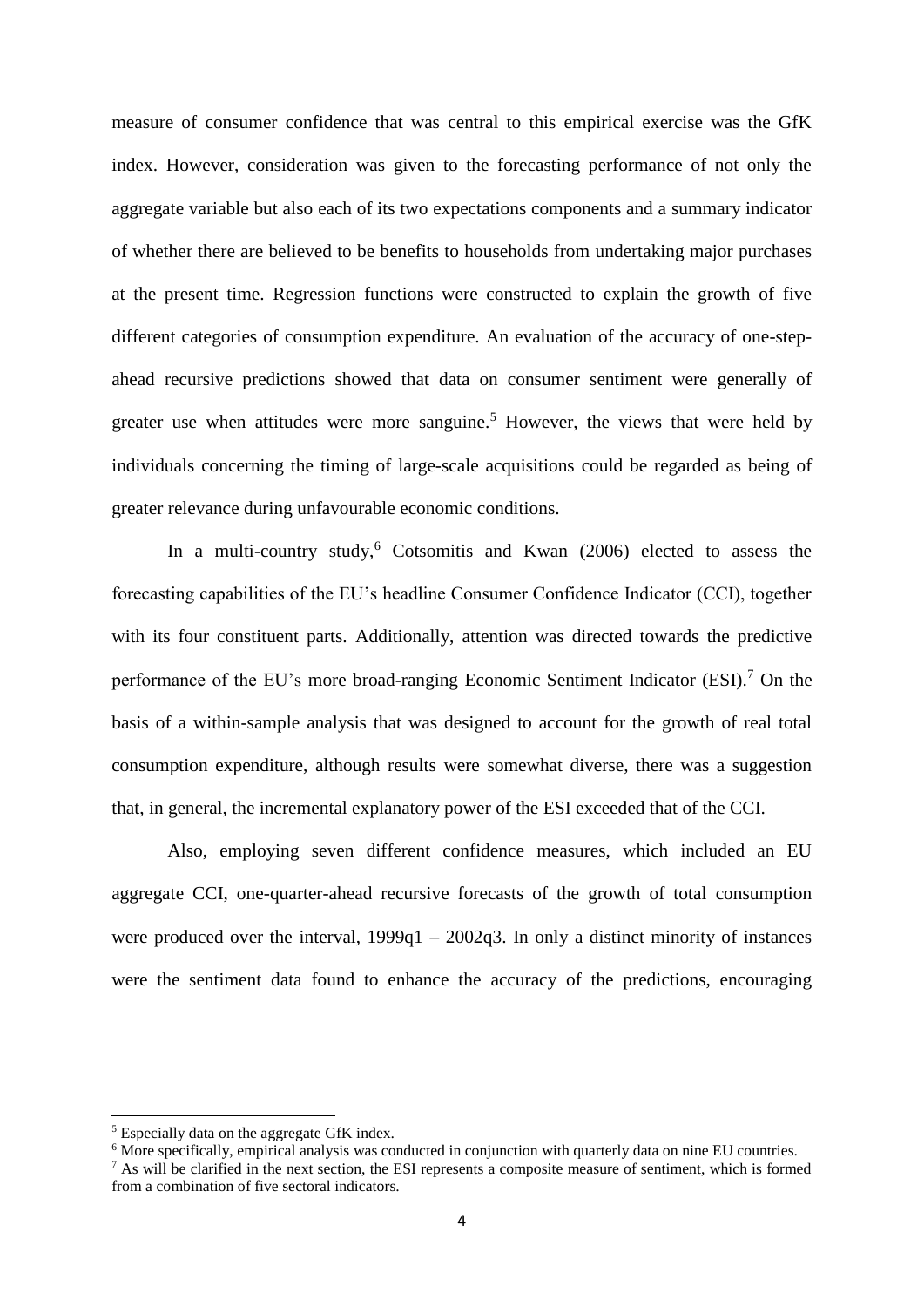Cotsomitis and Kwan (2006) to draw the conclusion that the respective confidence indices offered limited information about the future behaviour of household spending.<sup>8</sup>

Gausden and Hasan (2016) also sought to establish the benefits from using data on the EU's CCI in forecasting, but restricted their study to solely the UK. Out-of-sample predictions were generated of the quarterly growth of five different categories of household final consumption expenditure using regression models which incorporated lags on the headline indicator, as well as two modified versions of the latter. The adaptations to the CCI had the general consequence of increasing forecast accuracy over the interval,  $2008q1$  – 2013q1. However, overall, any gains that were achieved from using sentiment data were found to be confined to the recent period of economic crisis.

On the basis of the literature that has just been reviewed, it is apparent that different characterisations of consumer and economic confidence have been employed for the purpose of generating predictions of the growth of personal spending. Consequently, the principal objective of this paper is to compare the forecasting capabilities of a number of these indicators, with special attention being paid to the relative performance of the EU's headline measure, the CCI. Regarding the earlier investigations, where a formal out-of-sample evaluation has been undertaken, this has consisted of the application of tests that have been proposed by Clark and McCracken (2002) and Harvey, Leybourne and Newbold (HLN) (1997). The respective procedures seek to examine whether or not a *pair* of series of predictions exhibit the same degree of accuracy. A distinguishing aspect of the current study is that *additionally* it adopts a statistical approach which suits a situation in which there are several candidate forecasting models. In particular, Hansen, Lunde and Nason (2011) have recommended a sequential method involving a chosen loss function and an elimination rule, which is designed to reduce an initial group of objects to a smaller admissible collection. The

<sup>&</sup>lt;sup>8</sup> Possibly, the largely negative findings were influenced by the short length of the post-sample data period.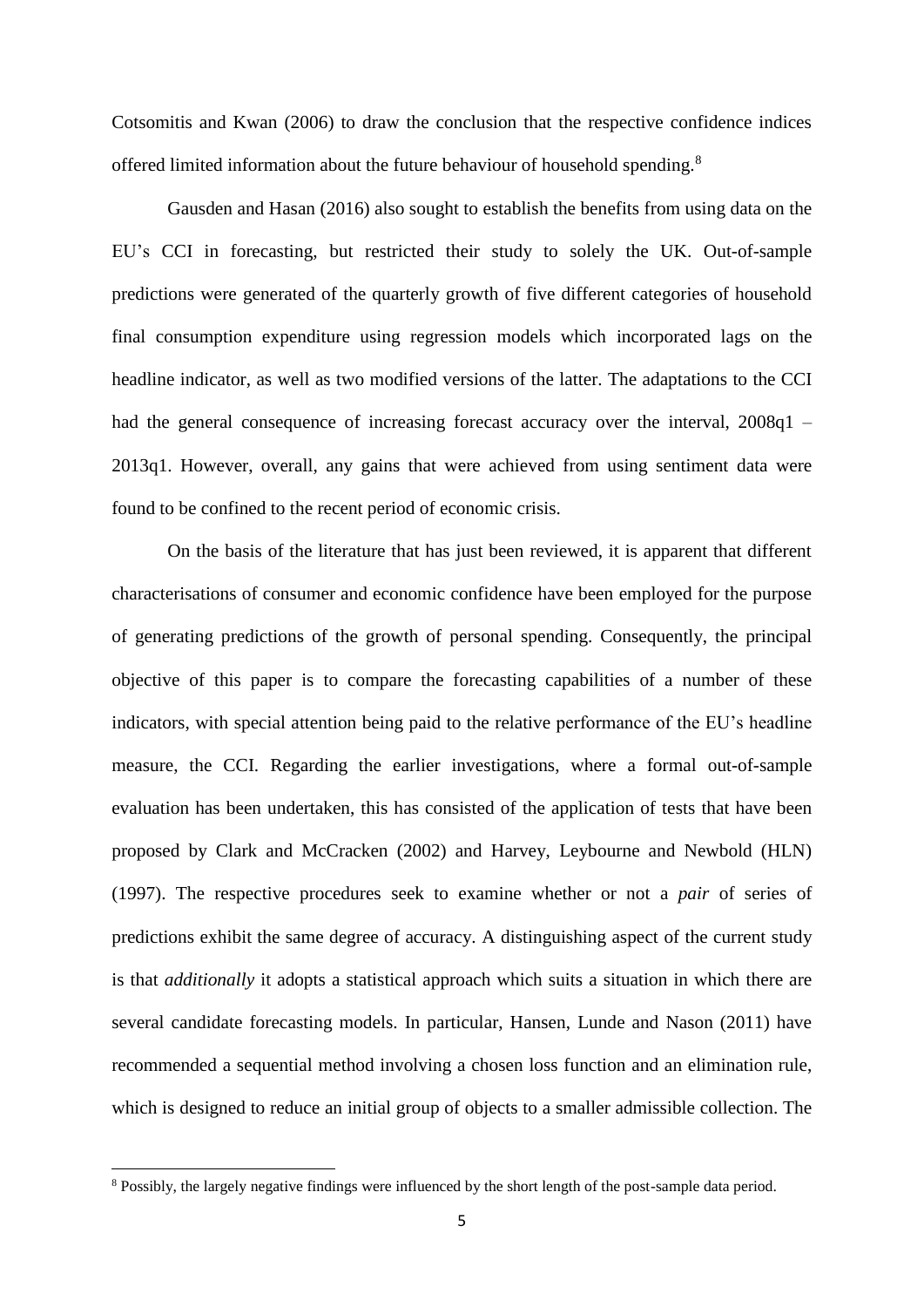latter is referred to as the Model Confidence Set (MCS) and can be regarded as including the best specification with a stated probability. A feature of the technique that has been advocated by Hansen, Lunde and Nason (2011) is that if the data are insufficiently informative then few, if any, of the original equations will be excluded from the MCS. For this reason, it is decided to conduct an econometric exercise which uses data on as many as five principal European countries (France, Germany, Italy, the Netherlands and the UK).<sup>9</sup> As a result of employing the MCS procedure, based upon probability values, a ranking can be achieved of the models which comprise the full set. Through relating the standings of the relevant functions to the characteristics of the countries' consumption data, it is possible to establish conditions under which a reliance upon the CCI for forecasting is comparatively productive.

Within this study, for each of the five European countries, eight different regression equations are assembled, featuring seven different representations of consumer confidence. Estimation is undertaken using quarterly data in conjunction with a rolling sample period, which gives rise to the generation of thirty one-step-ahead predictions of the growth of consumption expenditure over the interval, 2008q4 – 2016q1. Following application of MSEt tests at the five per cent level, the model incorporating the CCI is never found to be significantly outperformed by any of its competitors. Also, for none of the five European countries is the EU's CCI excluded from the ninety per cent MCS. Hence, the statistical evidence can be interpreted as justification for the prominence that has been given to this indicator.

However, in the context of the MCS analysis, across the countries, differences can be observed in terms of the number of surviving models and the rankings of the regression

<sup>&</sup>lt;sup>9</sup> The analysis is restricted to involving European countries for the reason that consistency can be achieved in terms of the sentiment data which are obtained from regular harmonised surveys that have been undertaken by the Directorate General for Economic and Financial Affairs of the European Commission.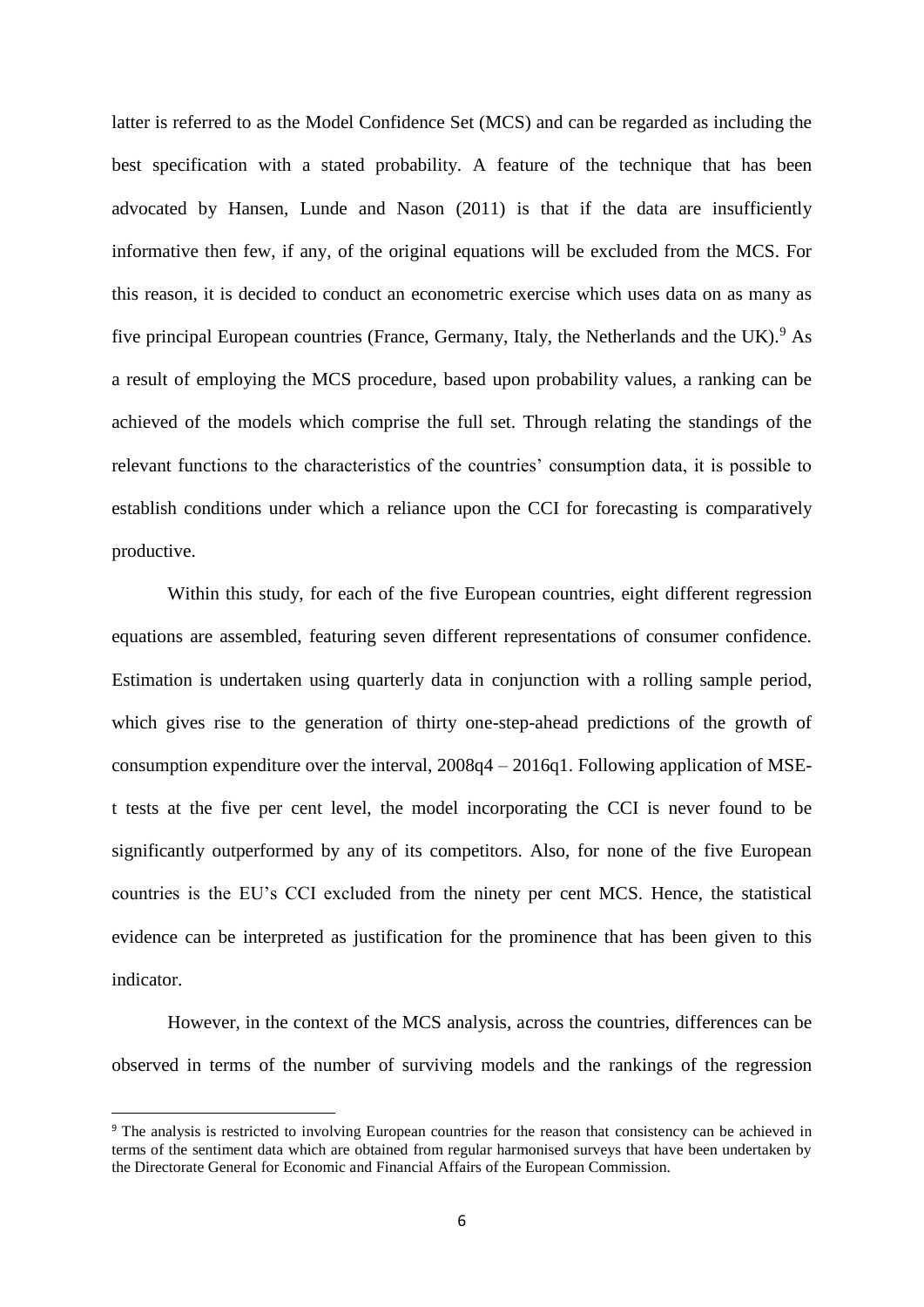functions. For Italy and the Netherlands, the greater variation that is exhibited by the consumption data over the forecast interval offers more scope for discriminating between competing processes. However, the orderings of the equations are not the same for these two countries. More specifically, in the case of Italy, the relatively small proportion of total consumer spending that is devoted to durable goods renders the CCI more relevant than the GfK index. With regard to the Netherlands, though, an indicator of sentiment that is based purely upon answers to forward-looking questions is seen to be unhelpful during a period of generally sluggish consumption behaviour.

This paper has four remaining parts. In Section II, details are provided of the confidence measures that feature in the empirical analysis. Section III is largely dedicated to an outline of the MCS methodology that is fundamental to this study, but also discusses the use of the MSE-t test. Section IV contains a description of the time series on consumption and a summary of the sentiment data, which is followed by the presentation and a discussion of the econometric results. Finally, concluding remarks and recommendations are made in Section V.

#### **II. Consumer and Business Confidence Indicators**

This section introduces the seven consumer and business confidence indicators which enter the subsequent empirical analysis. For every one of the sentiment measures, the respective (quarterly, seasonally-adjusted) data series is obtained from the Directorate General for Economic and Financial Affairs (DGEFA) of the European Commission. The DGEFA regularly conducts monthly surveys of six different sectors of countries that currently belong to or are seeking to join the EU. In particular, information is gathered in relation to the manufacturing and construction industries, consumers, the retail trade, services and, more specifically, financial services.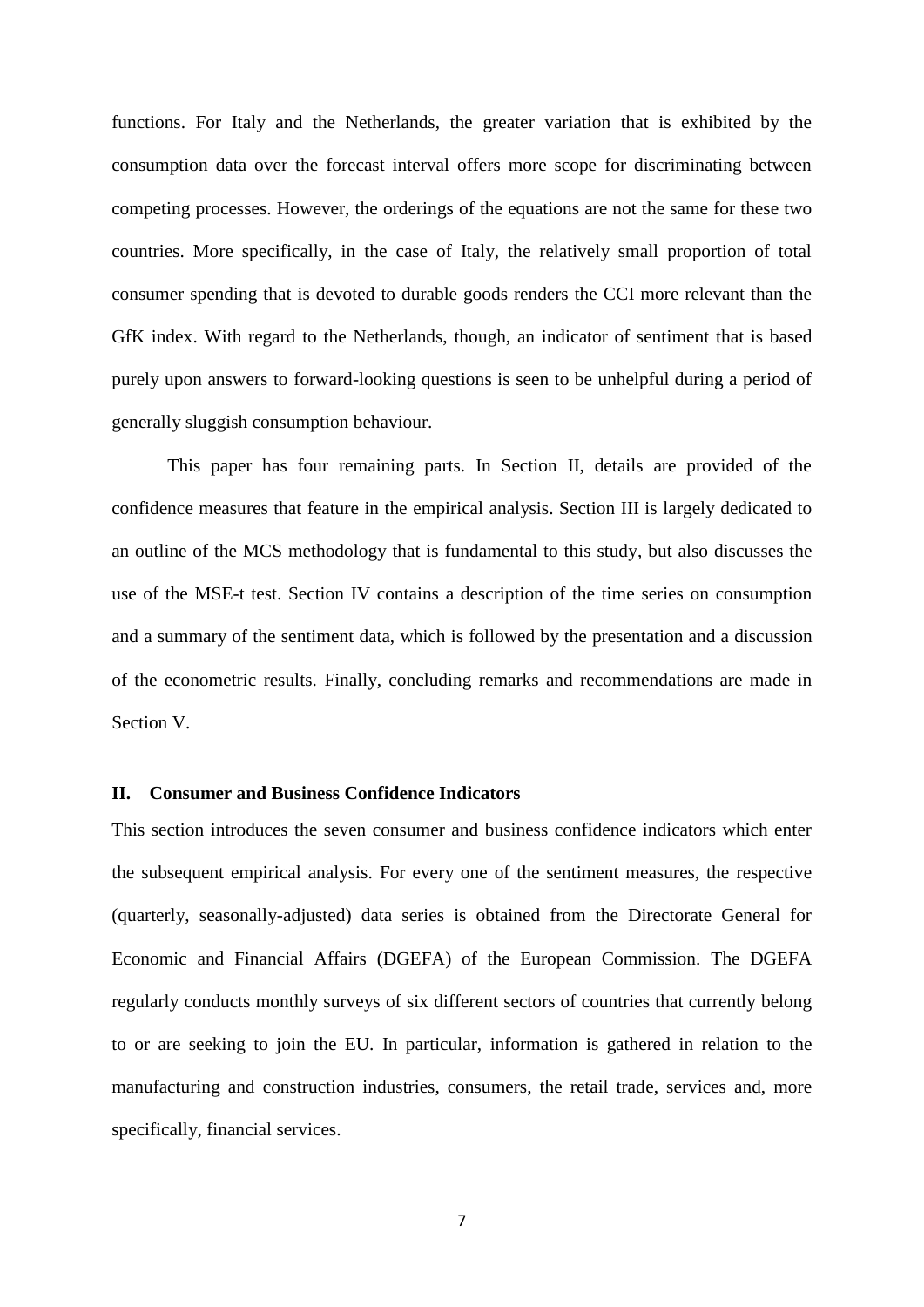The objective of the monthly consumer survey is to acquire, through both direct and indirect means, an indication of households' spending and savings intentions. A sample of individuals are presented with twelve qualitative questions concerning the financial position of their household, the national economic situation, developments in consumer prices, changes in the number of unemployed, the timing of and the amount that is spent on major purchases, and the attractiveness and likelihood of saving.<sup>10</sup> For each of the questions, an aggregate balance (B) is created essentially by calculating the difference between the numbers of positive and negative responses and expressing the result as a percentage of the total number of answers.<sup>11</sup>

The EU's headline measure of household sentiment is the CCI. The latter is formed from the balances relating to merely four of the twelve questions which are the foundation of the consumer survey.<sup>12</sup> In each case, the respondent is asked to give consideration to either individual financial or macroeconomic circumstances twelve months' ahead. The specific questions are detailed below.

#### *Question 2*

How do you expect the financial position of your household to change over the next 12 months?

#### *Question 4*

How do you expect the general economic situation in this country to develop over the next 12 months?

*Question 7*

How do you expect the number of people unemployed in this country to change over the next

12 months?

 $10$  All twelve questions are presented in Table A2 in the appendix to this paper.

<sup>&</sup>lt;sup>11</sup> Hence, B has the potential to range from  $-100$  to  $+100$ .

<sup>&</sup>lt;sup>12</sup> The questions are selected with the aim of maximising the coincident correlation between the CCI and the reference variable (i.e., the growth of household consumption).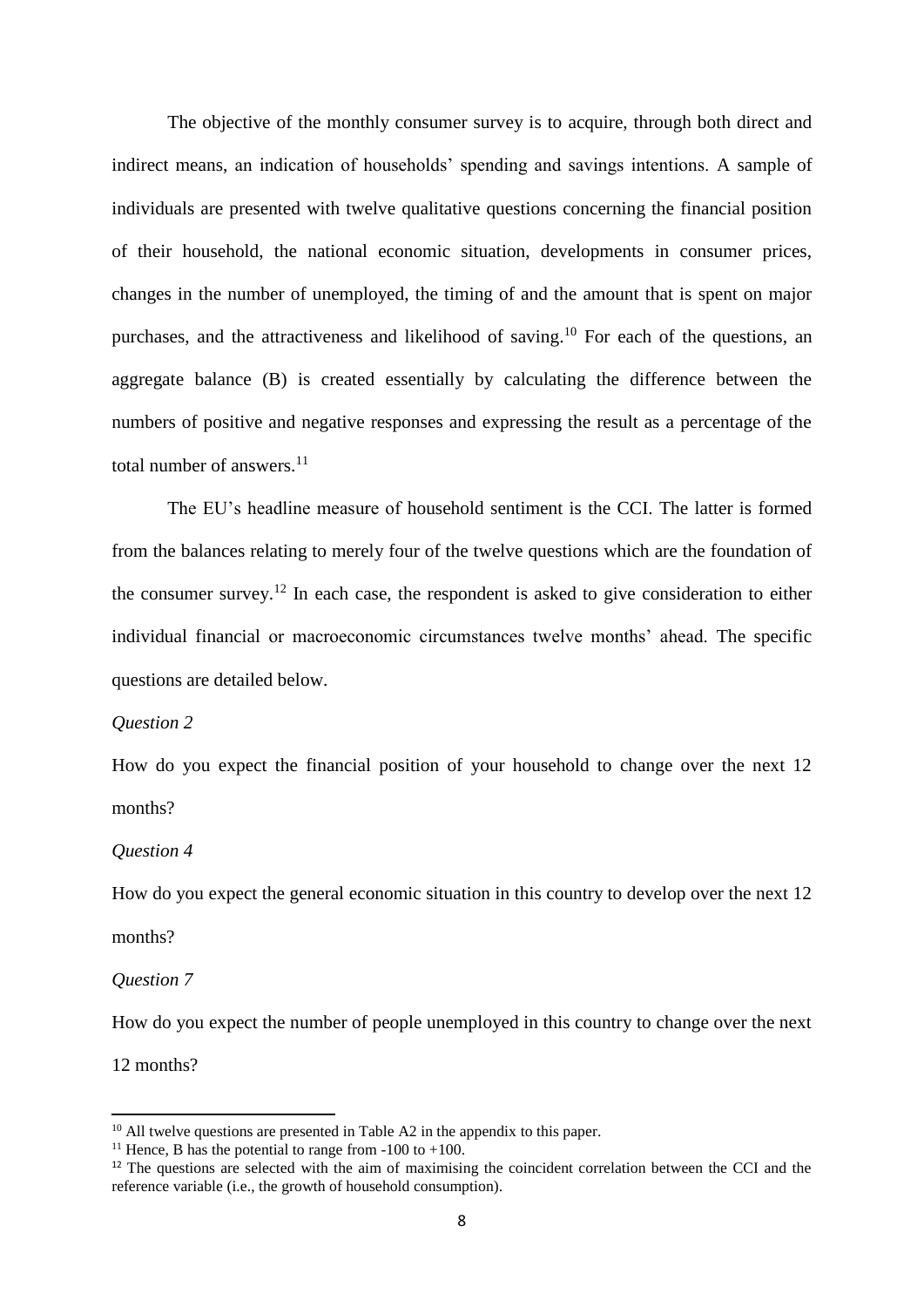#### *Question 11*

Over the next 12 months, how likely is it that you save any money?

If the aggregate balances corresponding to these four questions are denoted by Q2, Q4, Q7 and Q11 then the value of the CCI is achieved through calculating a simple arithmetic average, i.e.,

$$
CCI = \frac{1}{4}(Q2 + Q4 + Q7 + Q11)
$$

In a recent paper, Gausden and Hasan (2016) proposed a minor modification to the CCI. Reasons were supplied for seeking to deny Q11 a contribution towards the creation of an aggregate measure of consumer sentiment.<sup>13</sup> Hence, there was advocated the alternative construct:

$$
CCI^* = \frac{1}{3}(Q2 + Q4 + Q7)
$$

Subsequently, empirical support was received for the discarding of Q11. In particular, for each of five different categories of UK household consumption expenditure, with reference to the forecast interval, 2008q1 - 2013q1, more accurate one-quarter-ahead predictions were generated by virtue of including CCI<sup>\*</sup>, rather than CCI, in the respective regression model.<sup>14</sup>

The barometer of household confidence that is favoured by the GfK organisation combines the balances corresponding to five of the questions that provide the basis of the European Commission's consumer survey. In contrast to the CCI, the GfK indicator does not depend upon solely responses to forward-looking questions. More specifically, in addition to

<sup>&</sup>lt;sup>13</sup> Specifically, see p. 1704 of the article by Gausden and Hasan (2016).

 $14$  See Table 8, p.1706, within the paper by Gausden and Hasan (2016).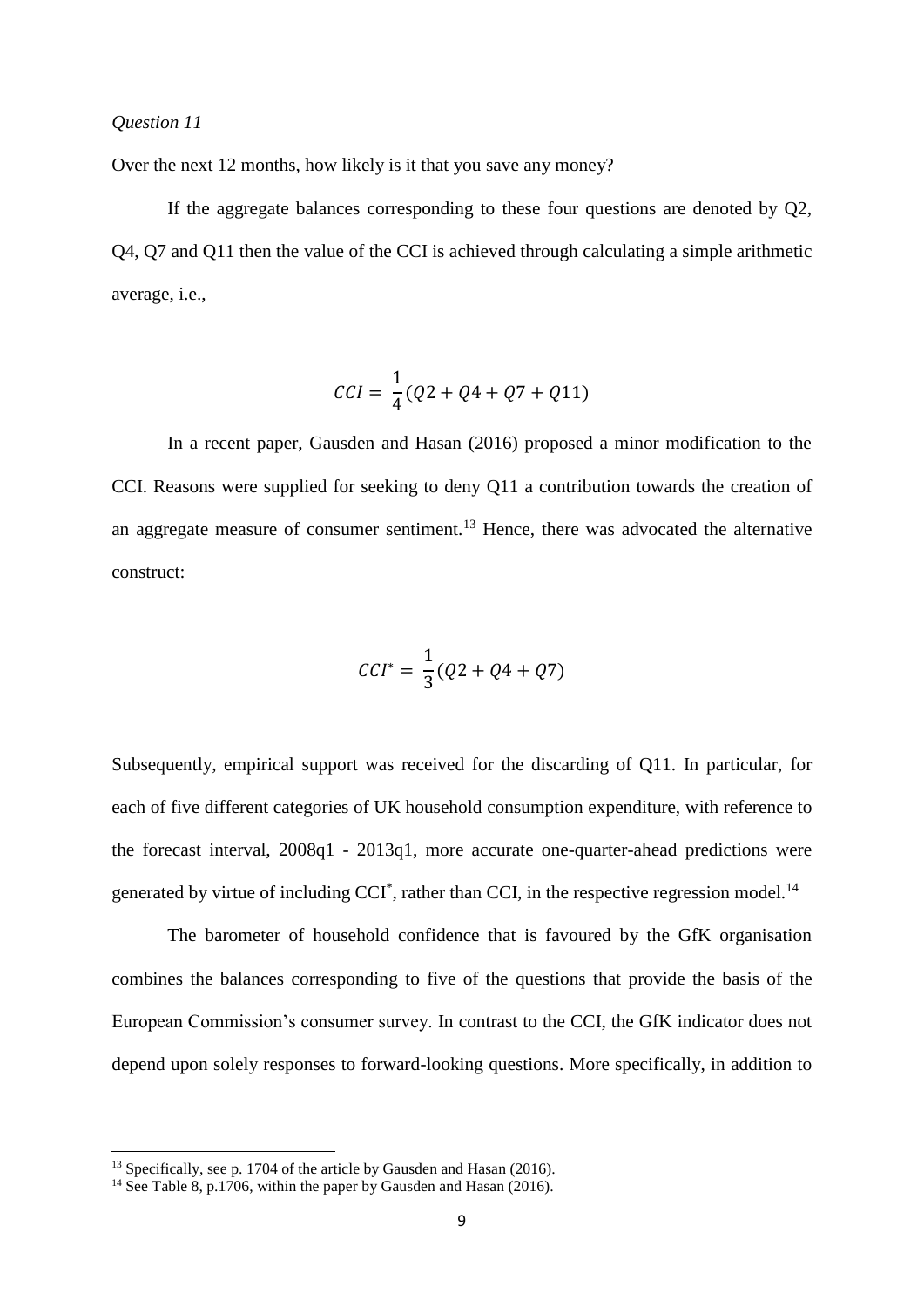relying upon the net scores that are derived from questions 2 and 4, use is made of the answers to the following three questions:

#### *Question 1*

How has the financial situation of your household changed over the last 12 months?

#### *Question 3*

How do you think the general economic situation in the country has changed over the past 12 months?

#### *Question 8*

In view of the general economic situation, do you think that now is the right moment for people to make major purchases such as furniture, electrical/electronic devices etc.?

If the balances that are associated with the above three questions are denoted by Q1, Q3 and Q8, respectively, then the GfK aggregate measure of consumer sentiment can be defined as:

$$
GfK = \frac{1}{5}(Q1 + Q2 + Q3 + Q4 + Q8)
$$

The GfK indicator has featured in empirical research that has been conducted by, *inter alia*, Easaw and Heravi (2004), Nahuis and Jansen (2004), Easaw, Garratt and Heravi (2005) and Gausden and Hasan (2012). In particular, in the study by Easaw and Heravi (2004), in respect of five different categories of UK household consumption expenditure, an evaluation was performed of the post-sample predictive capabilities of not only GfK, itself, but also three of its components, namely, Q2, Q4 and Q8. The current paper will follow this practice, although is restricted to forecasting solely the growth of total spending by the personal sector.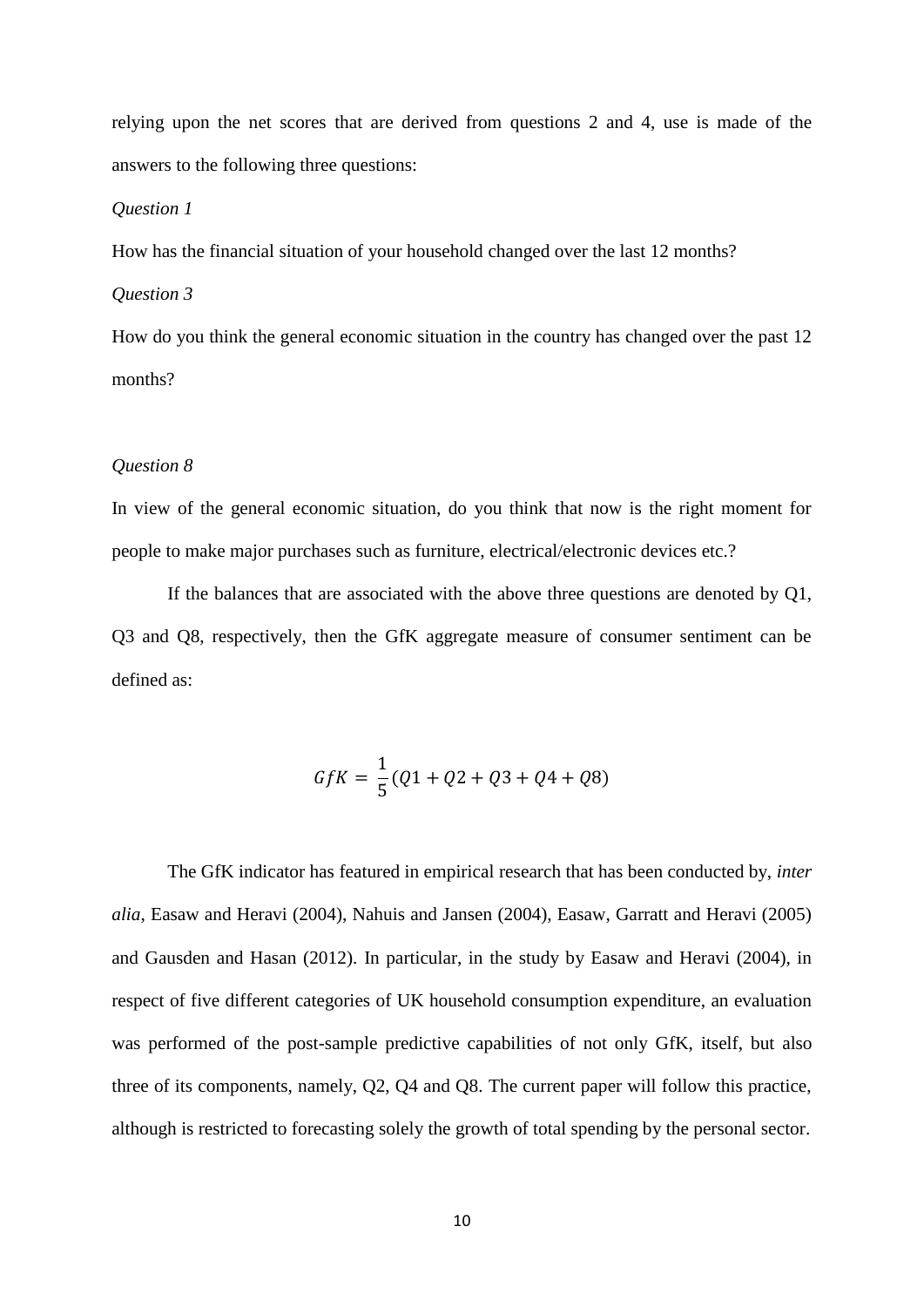As was mentioned in the introduction, the multi-country analysis that was undertaken by Cotsomitis and Kwan (2006) sought to examine the explanatory and predictive power of not only the CCI and its constituent elements but also the more general confidence measure, the ESI. The latter was designed in 1985 by the European Commission with the intention of reflecting developments in not only the consumer sector but also industry, construction, the retail trade and services.<sup>15</sup> For each of these categories of the economy, a survey is conducted by the DGEFA, which permits an overall balance to be produced that summarises the attitudes and assessments of the sample members. For the purpose of calculating the value of the ESI, the individual aggregates are allocated weights of 0.4 (industry), 0.3 (services), 0.2 (consumers), and 0.05 (each of construction and retail trade). 16, 17 It should be noted that, unlike all of the other confidence indicators to which reference has been made, the ESI is deliberately fashioned such that it has a long-term mean of 100 and standard deviation of 10.

The within-sample results that were reported in the paper by Cotsomitis and Kwan (2006) showed the ESI to be generally a more useful explanatory variable than the CCI.<sup>18</sup> Additionally, irrespective of the predominantly poor post-sample forecast performances of all of the sentiment measures that entered this study, the former could, once again, be regarded as superior to the latter.<sup>19</sup> Hence, in spite of its relatively broad emphasis, there appears to be justification for permitting the inclusion of the ESI in the group of rival predictors of the growth of consumer spending.

 $\overline{\phantom{a}}$ 

<sup>&</sup>lt;sup>15</sup> Hence, the focus of this measure is future changes in GDP, rather than, more specifically, household expenditure.

<sup>&</sup>lt;sup>16</sup> The allocations are decided by two factors: the representativeness of the sector; the ability of the variable to track the growth of GDP. To be more precise, the weights are applied to the standardised forms of the components of the respective aggregates.

<sup>&</sup>lt;sup>17</sup> In contrast, within the study by Cotsomitis and Kwan (2006), the proportions consisted of 0.4 (industry) and 0.2 (each of consumers, construction and retail trade).

<sup>&</sup>lt;sup>18</sup> See Table 3 (p. 603) and Table 4 (p. 604).

 $19$  See Table 6 (p. 607).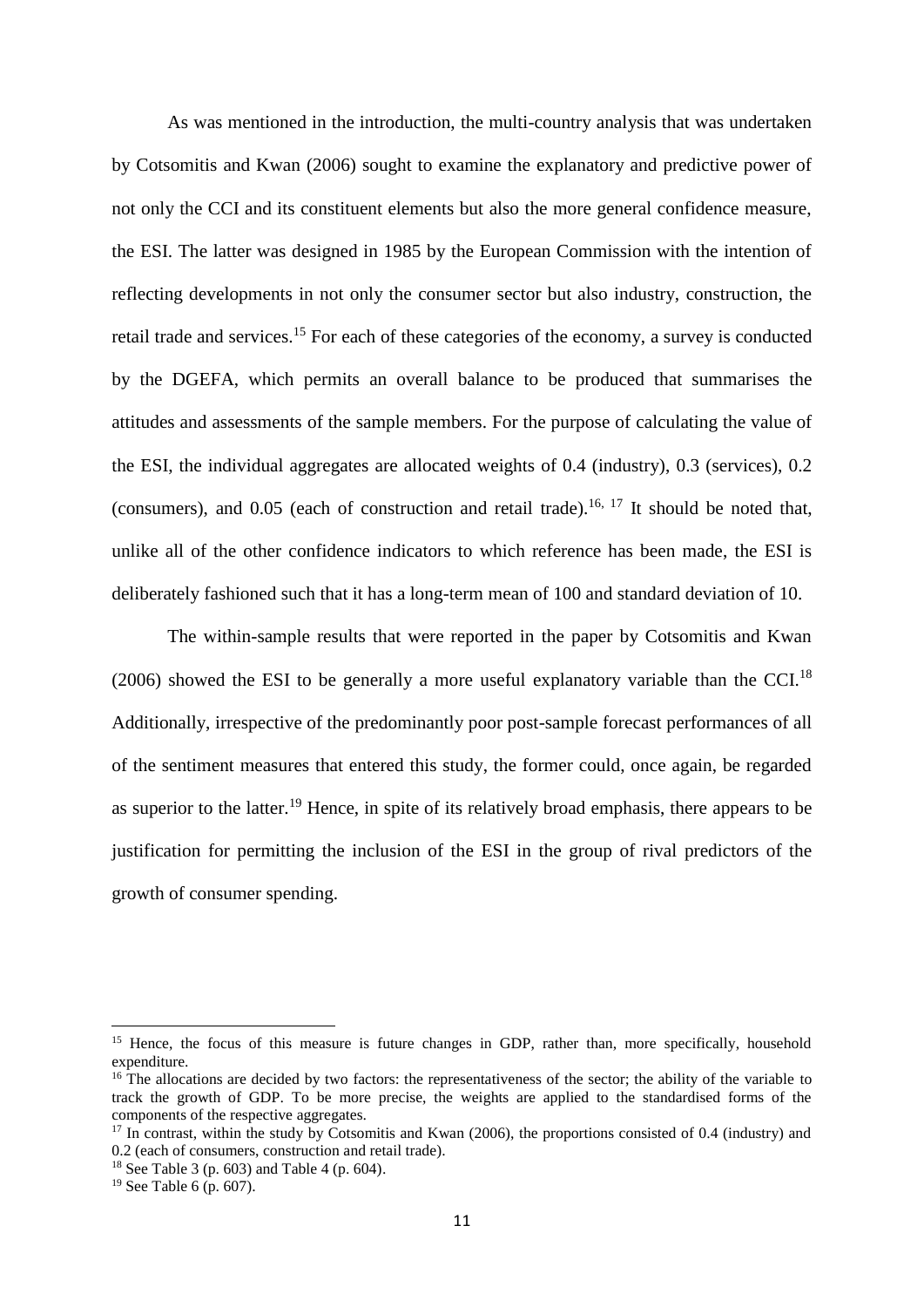#### **III. Empirical Methodology**

**.** 

Within this study, two types of regression model are constructed for the purpose of forecasting the quarterly change in the logarithm of household consumption expenditure:

$$
\Delta \ln(Cons_t) = A_0 + \sum_{j=1}^{n_1} A_j \Delta \ln(Cons_{t-j}) + u_t ; \qquad (1)
$$

$$
\Delta \ln(Cons_t) = A_0 + \sum_{j=1}^{n_2} A_j \Delta \ln(Cons_{t-j}) + \sum_{j=1}^{n_3} B_j S_{t-j} + u_t.
$$
 (2)

With regard to these two specifications, Cons constitutes an abbreviation of total household final consumption expenditure, while S denotes the measure of consumer or economic sentiment, which is represented, in turn, by CCI, CCI<sup>\*</sup>, GfK, Q2, Q4, Q8 and ESI. Also,  $u_t$  is signifying the customary stochastic disturbance term. Equation (1) can be interpreted as a form of baseline equation, which simply allows the current value of  $\Delta \ln(\text{Cons})$  to be related systematically to its own past. In contrast, equation (2) permits the growth of consumption in the present period to be dependent upon lagged values of both itself and the relevant confidence indicator. The maximum length of lag,  $n_1$ ,  $n_2$  or  $n_3$ , is always constrained to be 4 quarters, while the minimum value of  $n_3$  is set at 2.<sup>20</sup> Operating within these bounds, optimal values of  $n_1$ ,  $n_2$  and  $n_3$  are decided by the Schwarz information criterion, having estimated all equations by Ordinary Least Squares over a sample period that extends to 2008q3.<sup>21, 22</sup>

<sup>&</sup>lt;sup>20</sup> This accords with the practice that has been adopted by the authors when undertaking earlier research in this area.

 $21$  As will be explained in the next section of the paper, the start date of the estimation period is not the same for all five of the countries.

<sup>&</sup>lt;sup>22</sup> It should be clarified that, with respect to both equation (1) and equation (2), the possibility is entertained of no lags being merited on the consumption variable. Indeed, in the absence of  $\Delta \ln(Cons_{t-i})$  on the right-hand side of equation (1), the regression function conforms to the Rational Expectations-Permanent Income Hypothesis.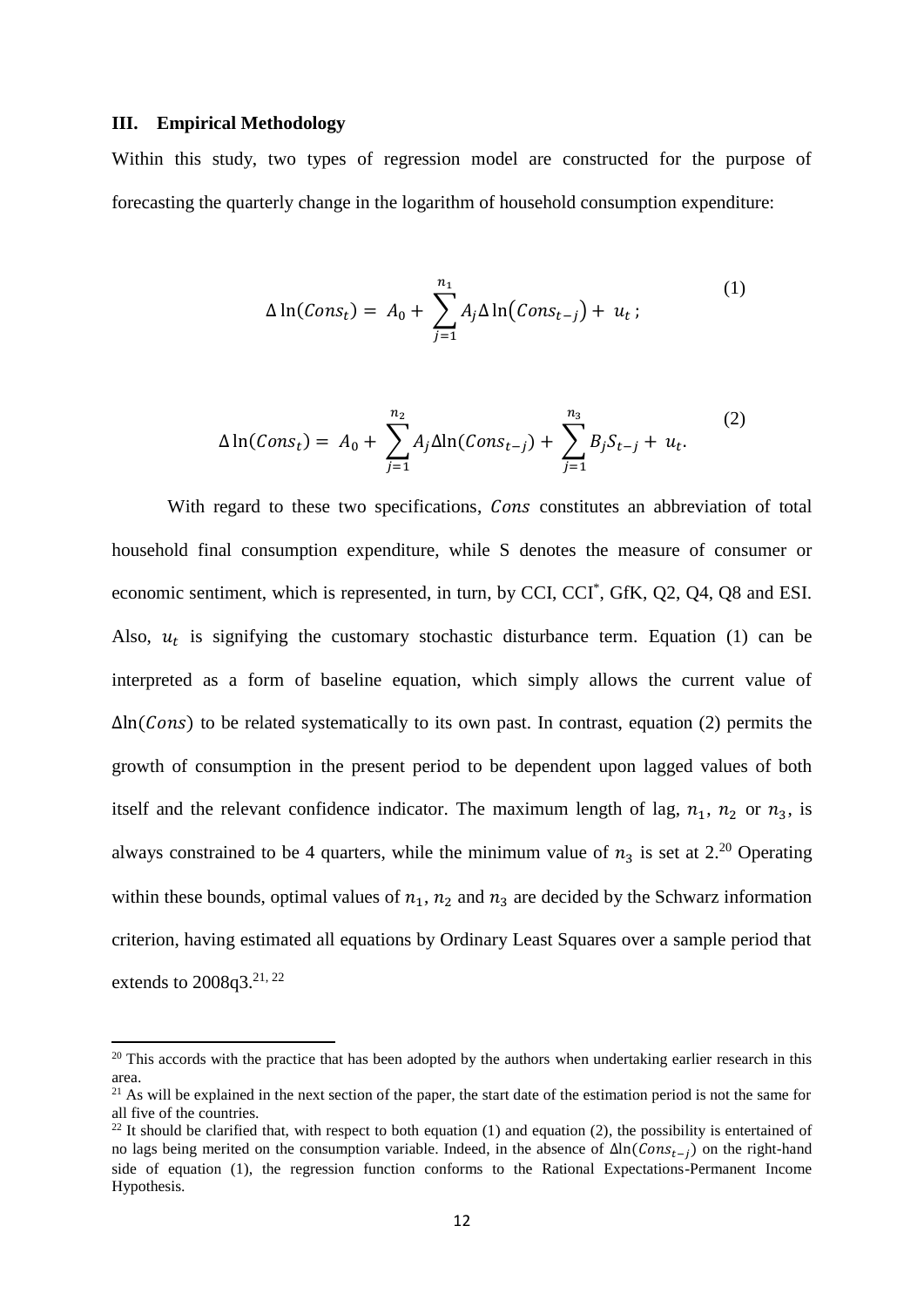For all five of the countries, one-step-ahead forecasts of  $\Delta \ln(Cons_t)$  are generated over the interval,  $t = 2008q^4, 2009q^1, \ldots, 2016q^1$ , founded upon a rolling regression procedure. More specifically, the prediction for 2008q4 rests upon an equation that has been estimated using data through to 2008q3. The subsequent (twenty-nine) forecasts are achieved by continually moving the start and end dates of the sample period forward by one quarter. Hence, for each country, there are produced eight sets of forecasts of  $\Delta \ln(Cons_t)$ ,  $t =$  $2008q4, 2009q1, \ldots, 2016q1$ , corresponding to equation (1) and the seven variants of equation (2). By combining the predictions with the respective actual values of the dependent variable, eight series of forecast errors can be obtained. The predictive accuracy of the eight models can subsequently be compared by calculating the values of a summary statistic, such as the mean square error (MSE). It should be appreciated, though, that concern is not simply with whether there are any differences in the values of the MSE. More fundamentally, the focus is upon whether any disparities which are identified are statistically significant.<sup>23</sup>

Within this paper, a formal econometric analysis is conducted through both implementing the MCS procedure and applying (pairwise) tests which seek to examine whether or not two rival series of forecasts are of identical quality. For the purpose of introducing these statistical methods, the assumption is made that there are  $n$  realised values of a variable, y, that are denoted by  $y_1, y_2, ..., y_n$ . The corresponding one-step-ahead predictions that are produced by model *i* are represented by  $\hat{y}_{i,1}, \hat{y}_{i,2}, \dots, \hat{y}_{i,n}$ . Through a comparison of the respective actual and forecast values, it is possible to create a loss function,  $L_{i,t}$ ,  $t = 1, 2, ..., n$ , which, in this study, takes the form of the square of the prediction error. Should a series of forecasts be generated by each of two rival functions,  $i$  and  $j$ , then there is the potential to construct a loss differential,  $d_{ij,t} = L_{i,t} - L_{j,t}$ ,  $t = 1, 2, ..., n$ . On the basis of its design, a positive (negative) value of the latter is an indication that model  $i$  is responsible

<sup>&</sup>lt;sup>23</sup> Diebold and Mariano (1995) have observed the tendency in the literature for relevant point estimates to be produced without consideration being given to their sampling uncertainty.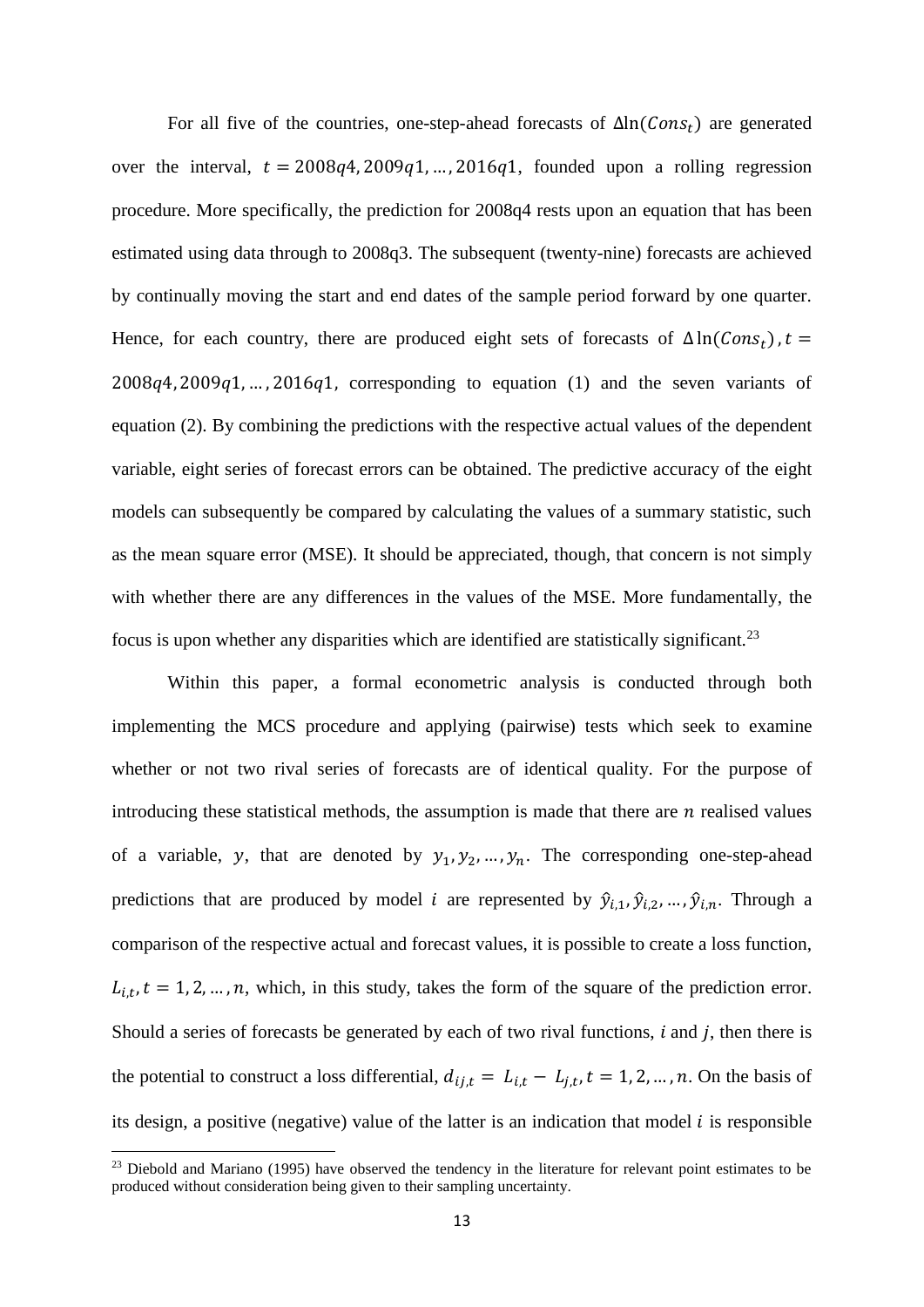for a less (more) accurate prediction than model *j*. The arithmetic mean,  $\bar{d}_{ij} \equiv \frac{1}{n}$  $\frac{1}{n}\sum_{t=1}^n d_{ij,t}$ provides a summary measure of the relative merits of the two competing equations,  $i$  and  $j$ .

Consultation of the review chapter by Clark and McCracken (2013) encourages reliance upon the MSE-t test for the purpose of appraising the null hypothesis of equal predictive ability of two rival series of forecasts. The definition of the MSE-t statistic, which is shown below, corresponds to that which can be found in Table 20.1 of the aforementioned publication:

$$
MSE - t = \frac{n^{-1/2} \sum_{t=1}^{n} d_{ij,t}}{\hat{S}_{dd}^{1/2}}
$$

where  $\hat{S}_{dd}^{1/2}$  $_{dd}^{1/2}$  represents the estimate of the long-run variance of  $d_{ij,t}$ .<sup>24</sup>

Clark and McCracken (2013) indicate the sensitivity of the distribution of the MSE-t statistic to the context in which the test is being performed. For example, they distinguish between: population-level and finite-sample evaluation; non-nested and nested models; recursive and rolling or fixed-period estimation windows. With respect to the subsequent empirical analysis, given a desire to undertake finite-sample inference in relation to nested, as well as non-nested models, and to generate one-step-ahead predictions that are founded upon a rolling estimation sample, the theory of Giacomini and White (2006) seems to be appropriate.

In contrast to Diebold and Mariano (1995) and West (1996), Giacomini and White (2006) sought to allow for estimation uncertainty when comparing forecasts. Hence, loss functions were made to depend upon estimates, rather than the true values of population parameters. Also, a feature of their paper was an acceptance that the forecasting model may be subject to misspecification. Under such a circumstance, it was often found to be beneficial

 $24$  The expression for the MSE-t statistic has been adapted to accord with the notation that is used in this paper.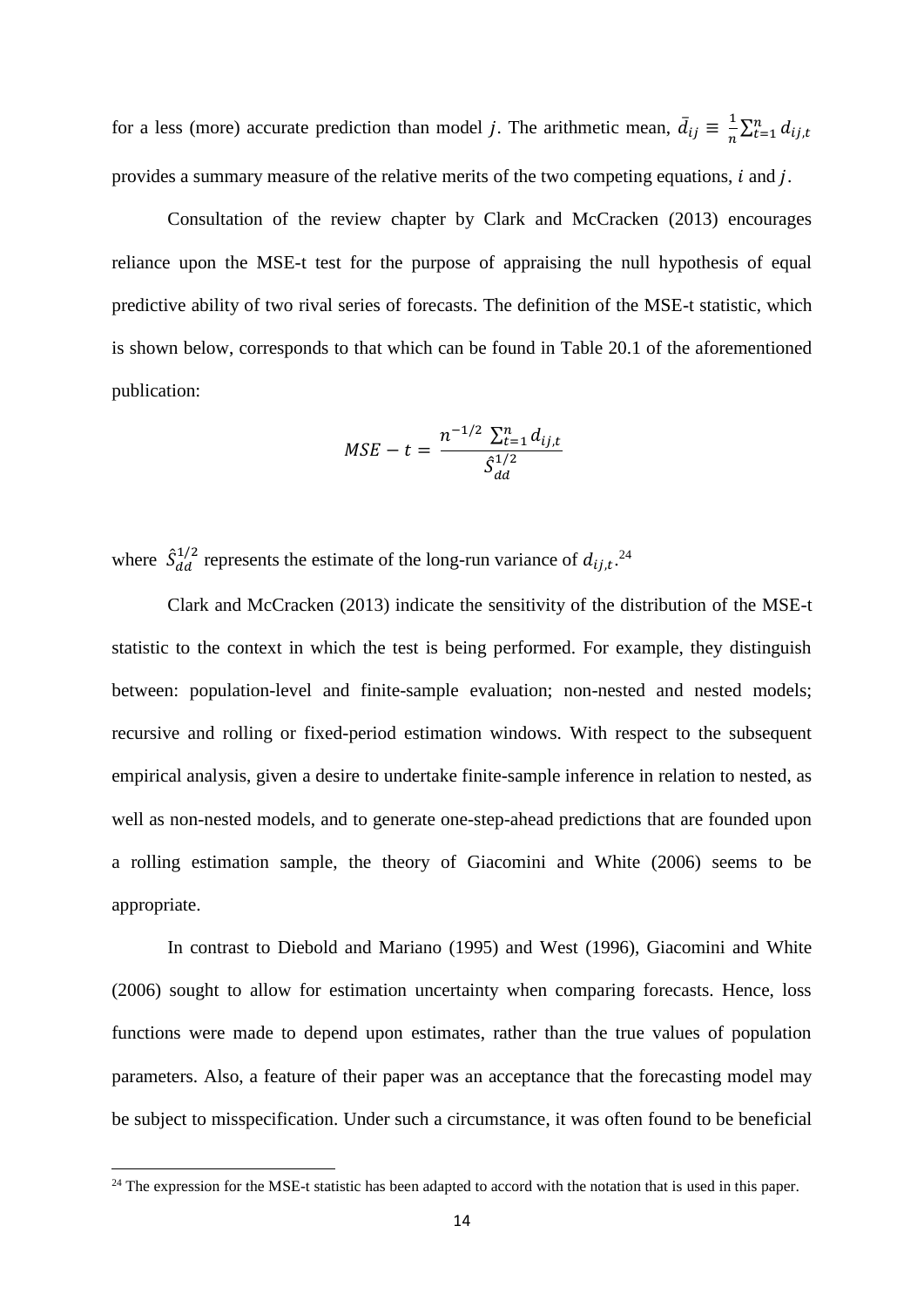to use a predictor that was based upon a limited, rather than an expanding memory, leading to a preference for generating rolling window forecasts. Finally, Giacomini and White (2006) provided a framework that permitted a unified treatment of nested and non-nested models and possessed the advantage of allowing the computed value of the test statistic to be obtained using standard econometric software. Indeed, in section 3.4 (p. 1557) of their paper, there is presented what amounts to an MSE-t or Diebold-Mariano test statistic that can be employed in conjunction with a standard normal distribution.<sup>25</sup>

In this paper, for the purpose of performing MSE-t tests, the theory of Giacomini and White (2006) is combined with the practice of Clark and McCracken (2013).<sup>26</sup> Hence, the estimate of the long-run variance is produced, having chosen a rectangular kernel and a bandwidth, which is equal to the forecast horizon less one. Additionally,  $\hat{S}_{dd}^{1/2}$  $\frac{1}{2}$  is subject to the finite-sample adjustment that has been proposed by Harvey, Leybourne and Newbold (1997). Subsequently, computed values of the MSE-t statistic are contrasted with critical values corresponding to a standard normal distribution.

The application of an MSE-t test can be regarded as somewhat limited as this merely allows pairwise comparisons of forecasting performance. Granted that equations (1) and (2) incorporate eight distinct regression functions that will be estimated for the purpose of predicting the growth of consumption, it seems to be appropriate to utilise additionally a more broad-ranging statistical technique. In particular, the MCS procedure, which is attributable to Hansen, Lunde and Nason (2011), is suitable for a situation in which there are several candidate equations. Through the implementation of sequential testing in conjunction with an elimination rule, the aim is to reduce an original group of objects to a smaller set  $$ known as the MCS – which contains the best specification with a stated probability. Reliance

<sup>&</sup>lt;sup>25</sup> The asymptotic theory of Giacomini and White (2006) requires the size of the estimation sample to be small, relative to the number of post-sample observations. However, Clark and McCracken (2013) maintain Monte Carlo evidence is limited on the respective magnitudes that are necessary for accurate inference.

<sup>&</sup>lt;sup>26</sup> In particular, see section 3.3 in the chapter by Clark and McCracken (2013).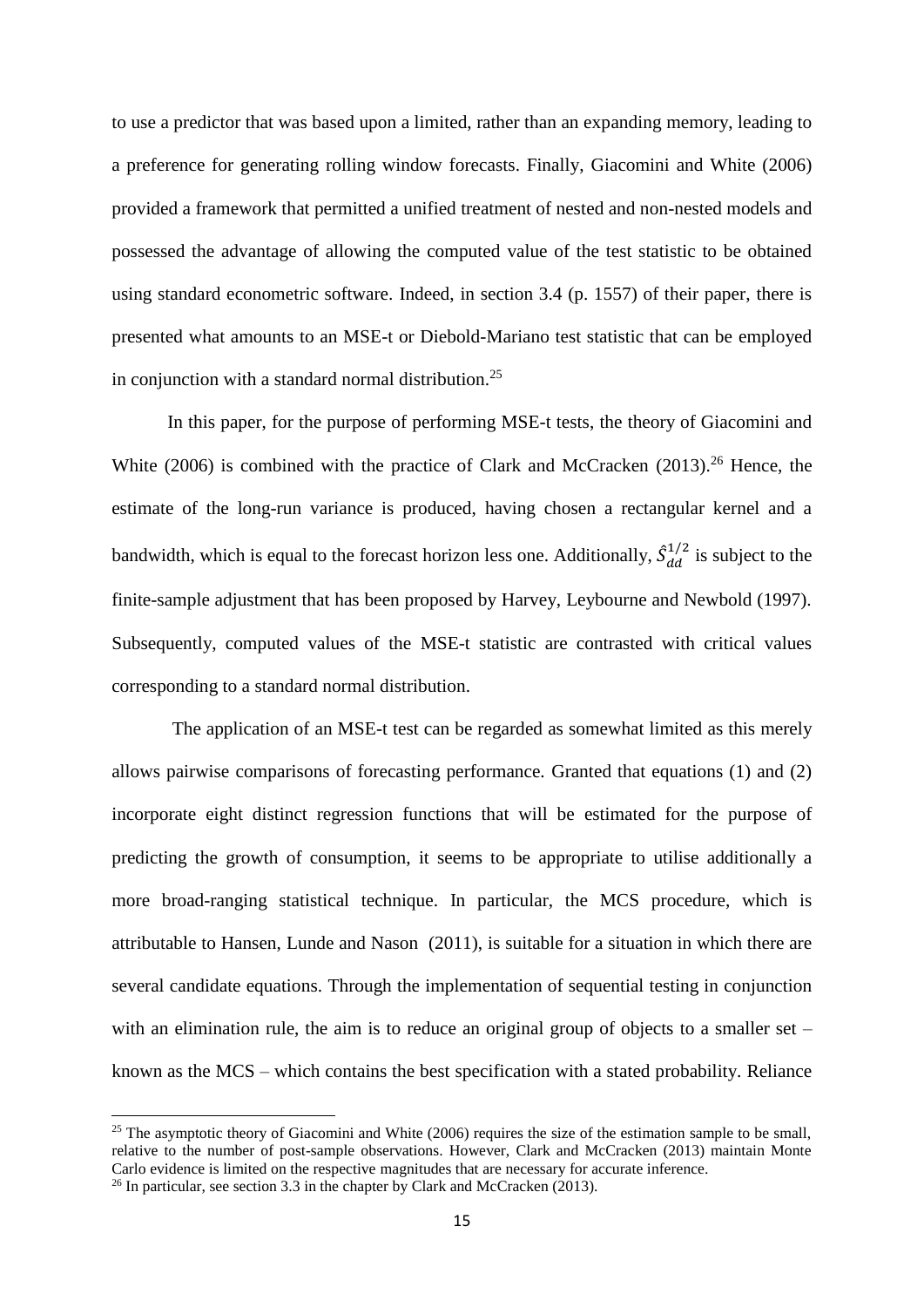upon this empirical approach appears to be especially relevant in the current study if consideration is being given to whether the CCI merits a continuation of its status as the EU's headline measure of consumer confidence.

More formally and in greater detail, application of the MCS procedure assumes that there are  $m$  rival functions that are contained within the set,  $M_0$ , which are used to generate predictions of the future values of a common variable, e.g.,  $y_1, y_2, ..., y_n$ . Once again, the average loss differential,  $\overline{d}_{ij}$ , can be calculated to provide a summary of the relative forecasting performances of two competing models,  $i$  and  $j$ . In this context, though, in relation to an individual function, i, within  $M_0$ , there is the potential to make  $m-1$ comparisons, and so to produce the same number of values of the mean differential, i.e.,  $\overline{d}_{ij}$ ,  $j = 1, 2, ..., ..., m$   $(j \neq i)$ . The average of  $\bar{d}_{ij}$  across j yields  $\bar{d}_{i}$ , the standardised version of which is shown below:

$$
t_{i.} = \frac{\bar{d}_{i.}}{\sqrt{var.(\bar{d}_{i.})}}
$$

where  $\widehat{var. (d_i)}$  denotes a suitable estimator of the population variance of  $\overline{d_i}$ .

This form of statistic can be produced for every one of the  $m$  models within  $M_0$ . It is then possible to assemble from  $t_{i.}$   $(i = 1, 2, ..., ..., m)$ ,

$$
T_{max,M} = \max. t_i, \text{ where } i \in M_0,
$$

that has a non-standard asymptotic distribution, which is consequently estimated using a bootstrap procedure. A significant value of  $T_{max,M}$  necessitates a model to be discarded from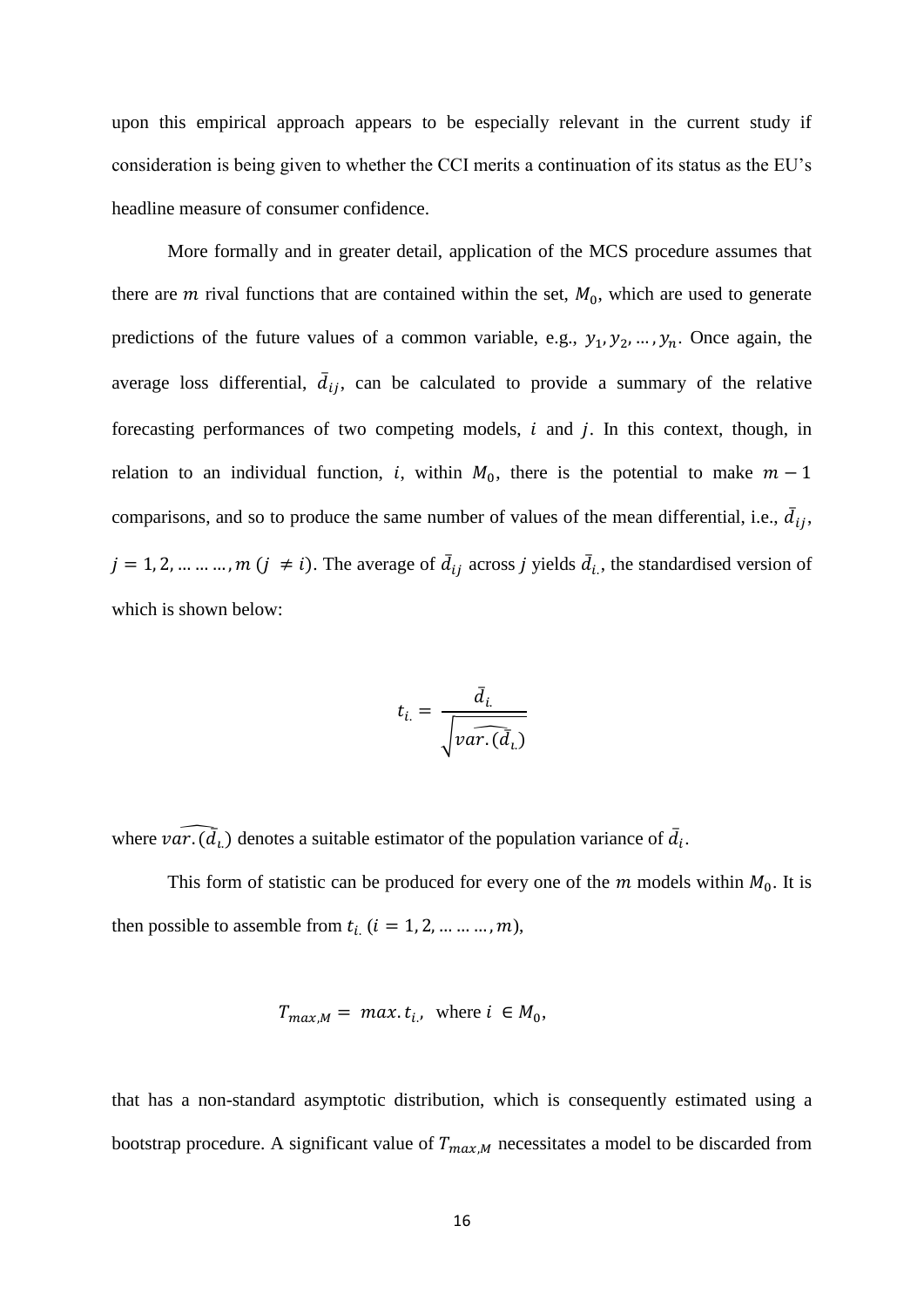the set. The obvious elimination rule requires a removal of the object which is associated with the maximum value of  $t_i$  ( $i = 1, 2, ..., ..., m$ ). The outlined procedure should then be repeated, but with the set containing one less model than before. Sequential testing should continue until the respective null hypothesis cannot be rejected.<sup>27</sup> The surviving elements form the MCS.

Within the relevant literature, the  $100(1 - \alpha)$  per cent MCS tends to be denoted by  $\widehat{M_{1-\alpha}}$ , where  $\alpha$  indicates a common level of statistical significance at which individual tests of equal predictive ability are performed.<sup>28</sup> The dimension of  $\widehat{M_{1-\alpha}^*}$  is symbolised by  $m^*$ , which is necessarily  $\geq 1$  and  $\leq m$ . Corresponding to each one of the original models within  $M_0$ , a probability value  $(\hat{p}_i, i = 1, 2, ..., ..., m)$  can be calculated. Object *i* is permitted to enter the MCS on condition that  $\hat{p}_i \ge \alpha$ . The lower is its probability value, the less desirable is a specification, and the optimal equation can always be identified through being associated with a probability of 1.

#### **IV. Description of the Data and Empirical Results**

#### *A. Data*

**.** 

For the purpose of conducting the econometric analysis, quarterly, seasonally-adjusted timeseries data have been obtained on France, Germany, Italy, the Netherlands and the UK. The study is restricted to involving European countries such that there is consistency in the construction of the aggregate sentiment indicators. Additionally, a harmonised approach has been adopted by the European Commission DGEFA in collecting and processing the underlying data. For each of the seven confidence measures that have been presented in section II, monthly data are available from the beginning of 1985. However, three-month

<sup>&</sup>lt;sup>27</sup> The prevailing set is signified by M. The null hypothesis maintains an equal predictive ability of the models which are incorporated within  $M$ .

<sup>&</sup>lt;sup>28</sup> A positive aspect of the manner of the sequential approach which is adopted is that there is no distortion to the size of the test.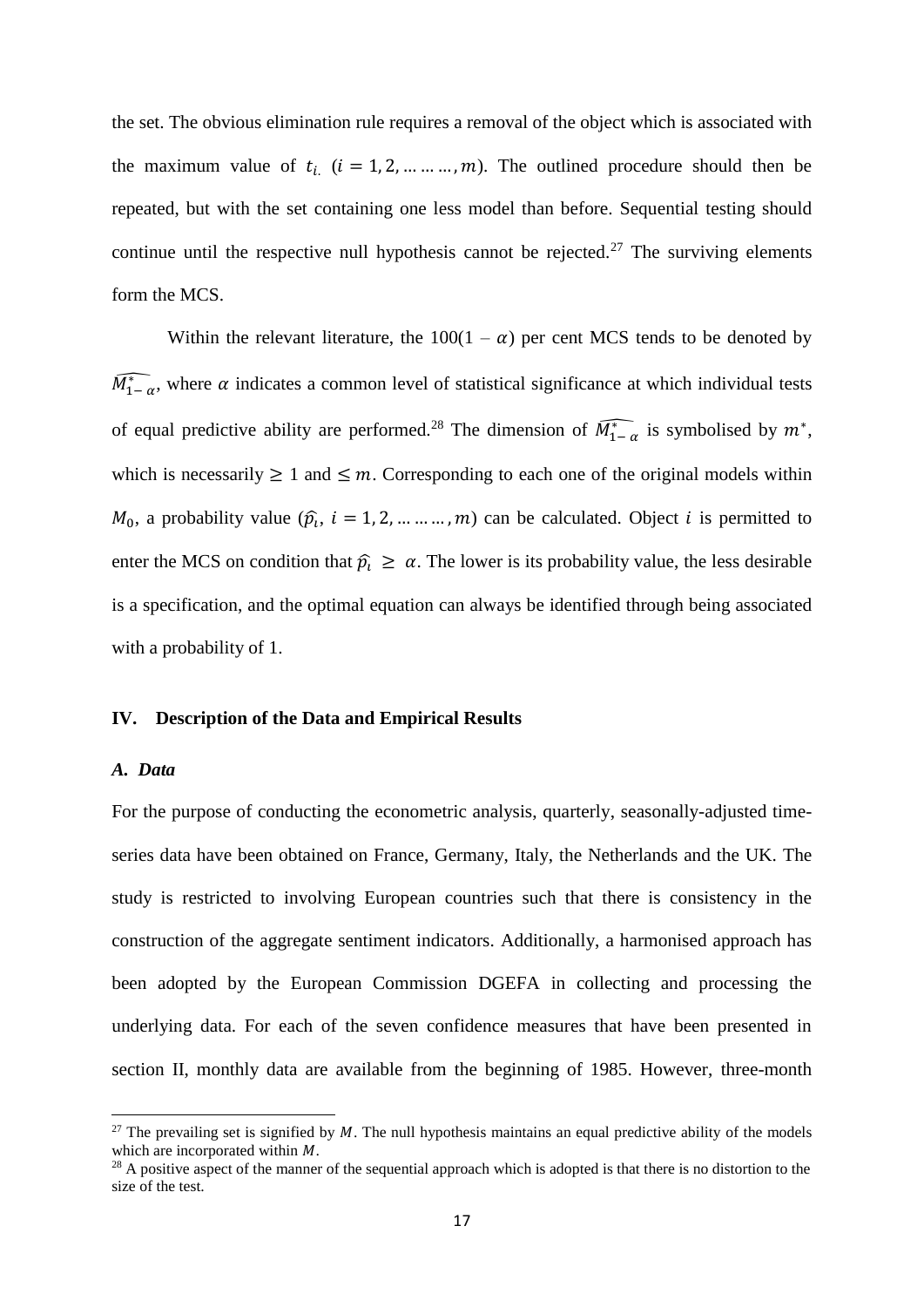averages have been calculated so that the sentiment and expenditure data are of a matching frequency.

Quarterly time series on consumer spending, in the form of constant prices, have been accessed directly from Datastream.<sup>29</sup> However, the period over which the data extend is not the same for all of the five countries. In particular, in spite of a common end date of 2016q1, the start date varies, consisting of 1985q1 for France, Italy and the UK, 1988q1 for the Netherlands, and 1991q1 for Germany. Furthermore, it should be noted that, in order to achieve continuous series for both Italy and the Netherlands, it was necessary to perform a splicing operation.

Figure 1 shows, in the form of separate line graphs, the time-series data on total consumption for the five European countries. The figure reveals that, in all cases, household expenditure has increased over the period as a whole. However, a distinction can be drawn between, on the one hand, France, Germany and the UK and, on the other, Italy and the Netherlands. More specifically, for each of the first three countries, by the end of the data period, spending by the personal sector had reached its highest level. In contrast, for Italy and the Netherlands, the peak was registered much earlier, in 2007q2 and 2008q2, respectively.

An examination of Figure 1 also indicates that, in France and the UK, consumption has behaved in a similar manner. To be more precise, in both countries, there occurred a prolonged period over which household expenditure rarely fell: from 1997q2 to 2007q4 in France; and from 1992q2 to 2007q4 in the UK. However, this predominantly continuous rise was followed by a sustained decrease in spending, extending from 2008q1 to 2008q4 in France and from 2008q1 to 2009q2 in the UK, after which a form of recovery took place. In contrast, in Italy, the path of consumption has been far more turbulent, with downswings being experienced at relatively frequent intervals. Indeed, consumer spending was subject to

 $29$  Precise details are provided in Table A1 within Appendix A.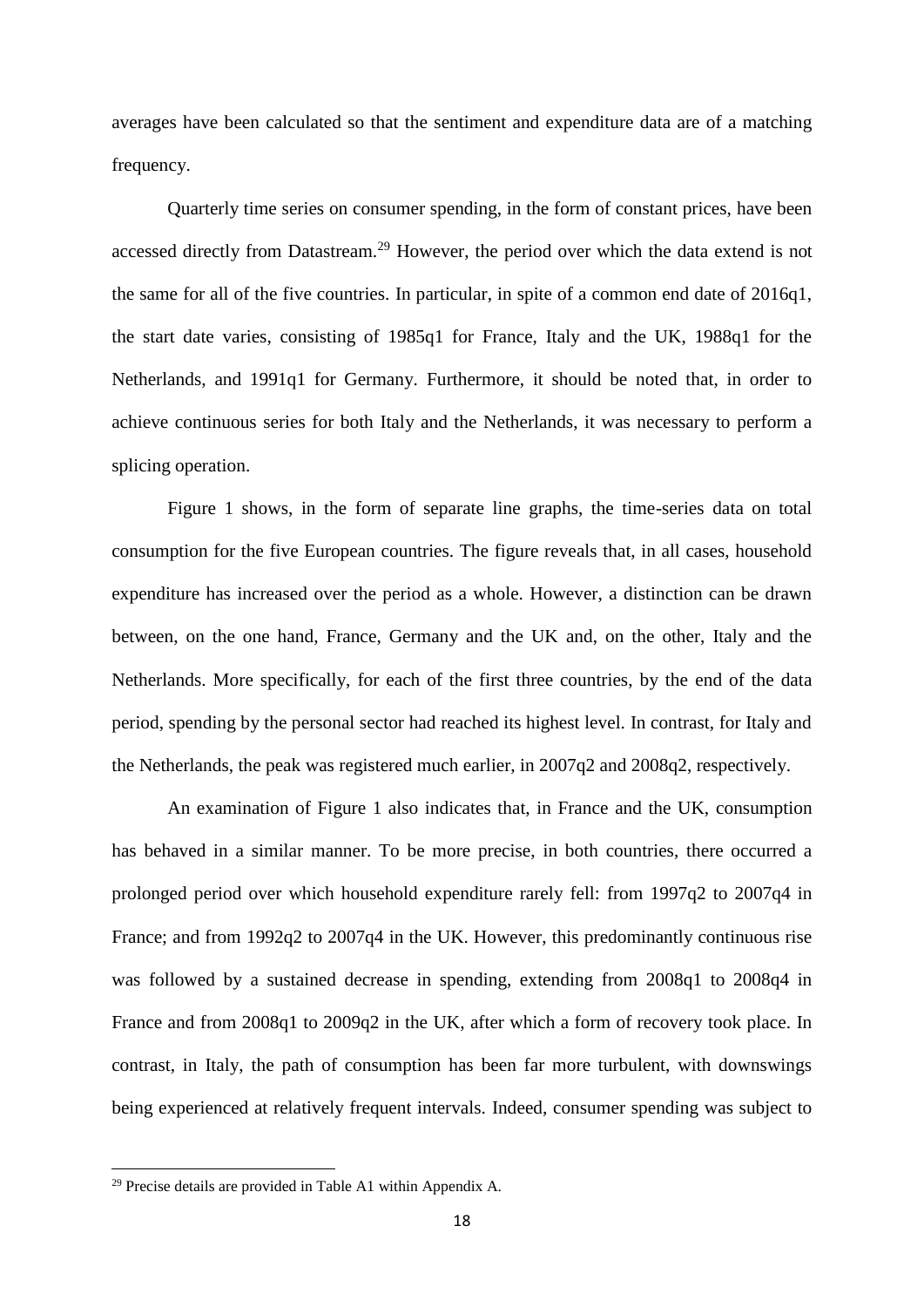an uninterrupted decline not only from 2007q3 to 2009q1 but also, soon after, from 2011q1 to  $2013q2^{30}$ 

With regard to Germany, the corresponding graph shows a marked slowdown in the rate of growth of consumption from  $1991q1 - 2001q4$  to  $2002q1 - 2009q3$ . However, cyclical fluctuations are largely absent from the time series and the personal sector in Germany can be viewed as exhibiting resilience in response to the financial crisis. For example, although household expenditure fell sharply in 2007q4, from this date onwards, there have never been witnessed decreases in successive periods. Finally, the pattern of behaviour of personal spending in the Netherlands seems to have been in stark contrast to that in the other four countries. The associated line graph indicates a strong and continuous growth of consumption from 1993q2 to 2001q4. A local maximum was subsequently reached in 2002q4. However, over the next fifty-three quarters, the advancement of household expenditure was distinctly uneven, with an overall increase being recorded of merely 1.8 per cent.

#### **Figure 1**

#### **Table 1**

In connection with the data on the seven different measures of economic and consumer confidence, for each of the five European countries, values of summary statistics are shown in Table 1. On the basis of the information that is contained in the table, it is possible to make the following observations. First, on the whole, households have exhibited the greatest degree of optimism in the Netherlands and the least amount in France. More

<sup>&</sup>lt;sup>30</sup> It would appear, then, that collectively households in Italy have enjoyed relatively limited success in achieving consumption smoothing, which is possibly explained by cross-country differences in the timing and impact of financial deregulation. See, for example, Table A2 within the article by Al-Eyd, Barrell and Davis (2009), as well as the OECD working paper by Boone, Girouard and Wanner (2001).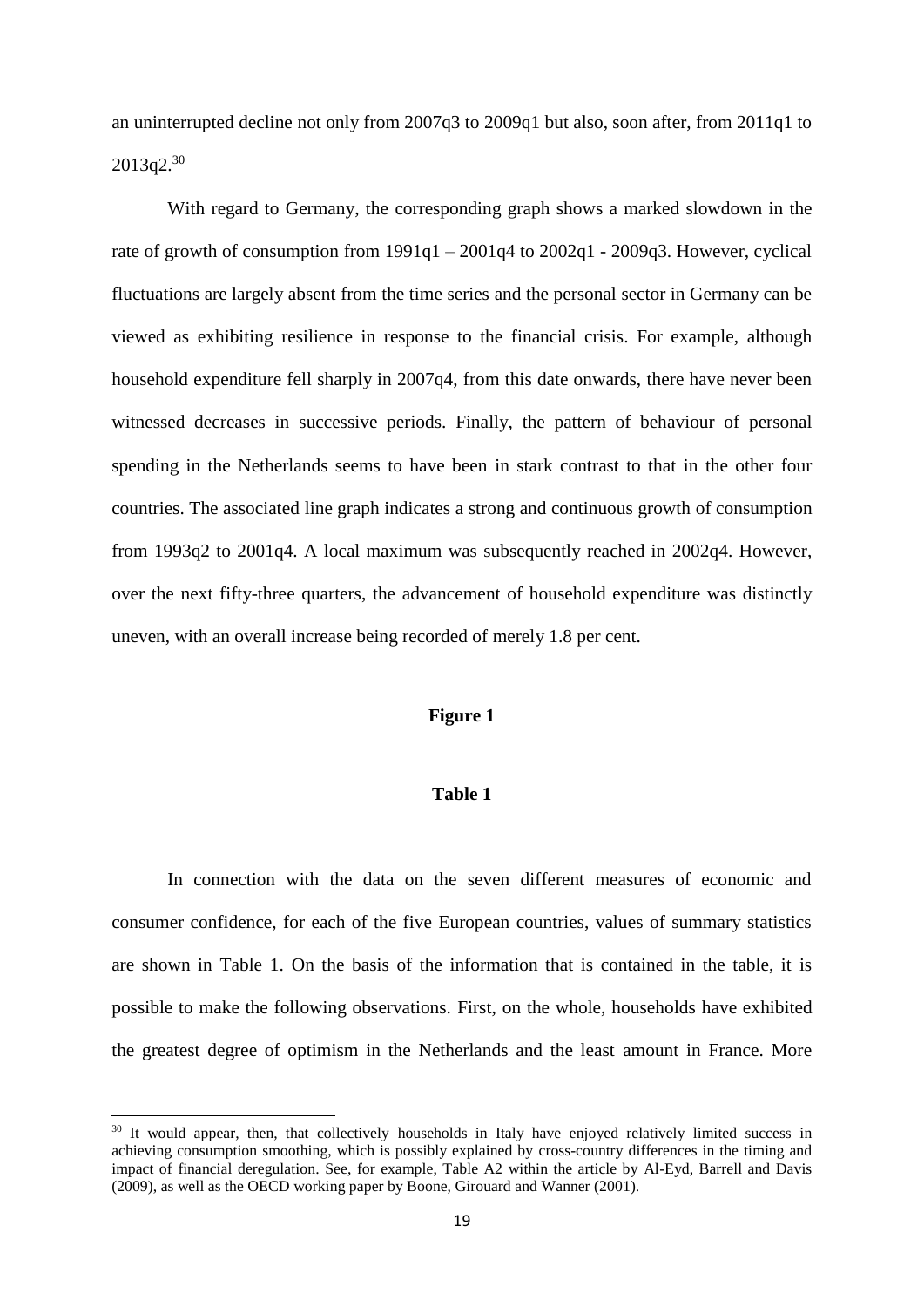specifically, for four of the consumer sentiment indicators, the Netherlands is associated with the highest mean value, while France is attached to the lowest. In relation to Q8, the ordering of the countries appears to be quite different from for the other measures. The UK is the only one of the five for which the average value is positive, while the figure for Italy is substantially below that for any of the other four nations. Indeed, for Italy, over the interval, 1985q1 – 2016q1, the value of Q8 is always negative, implying a persistent unwillingness to undertake major purchases. $31$ 

As was indicated in section II, the ESI is designed in such a way that it has a much broader coverage than any of the consumer confidence variables. Hence, it is entirely understandable for the rankings of the five countries according to the mean values of this indicator to be considerably out of line with those that are based upon the average values of a measure of consumer sentiment. Indeed, an inspection of the relevant figures in the final row of Table 1 reveals that the Netherlands finds itself in bottom position, while, in general, the level of optimism has been highest in the UK.

Considering the contents of Table 1, from the perspective of the representations of consumer confidence, it appears that individuals are more sanguine concerning the financial position of their own household than the general economic situation twelve months in the future. For every one of the five countries, the mean value of Q2 is markedly above that of Q4. Indeed, on the basis of a comparison of the respective average values of the indicators, for all countries, Q2 occupies one of the first two places in the rankings. Interestingly, Q8 finds itself in first position for the UK, which is in complete contrast to the situation for Italy. This measure also tends to exhibit the greatest volatility over time, granted that, in four out of five cases, it possesses the largest standard deviation out of all of the sentiment variables.

 $31$  Please respect that these rankings are subject to variation over time. For example, over the interval,  $2008q4 -$ 2016q1, for every one of the indicators, the mean value for Germany is greater than that for the Netherlands.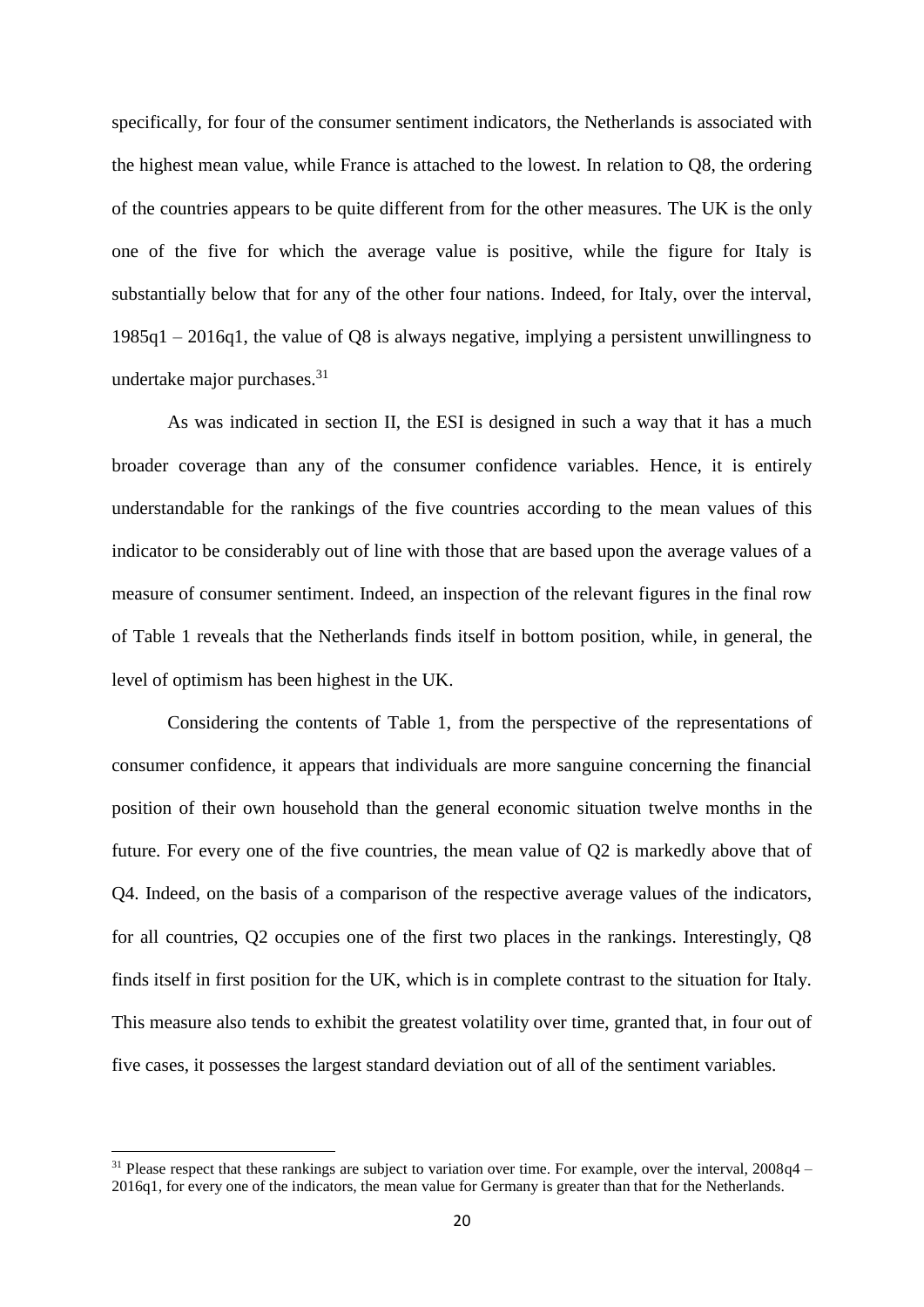#### *B. Empirical Results*

At the beginning of this sub-section, it should be confirmed that, for all models and time periods, forecast accuracy is measured by the square of the respective prediction error. Results that were obtained from the application of the MSE-t test are shown in the tables 2A – 2E, while, for all countries, the outcome of the MCS analysis is presented in Table 3.

A study of the contents of the six tables reveals a lack of uniformity across the five countries. For France, Germany and the UK, statistically, there appears to be far greater similarity in the forecast performances of the eight regression functions than for the Netherlands and, especially, Italy. In connection with the MSE-t test, for each country, there was the scope to undertake twenty-eight pairwise comparisons of predictive attainment.<sup>32</sup> For Germany, the UK and France, the numbers of occasions on which the value of  $MSE - t$  was significant at the five per cent level are 0, 2 and 2, respectively. Moreover, none of the equations are excluded from the 75 per cent MCS for Germany, while only one object is removed for each of the UK and France. In contrast, in tables 2C and 2D, it is possible to observe 15 and 3 significant values of the corresponding test statistic for Italy and the Netherlands. Additionally, consideration of Table 3 indicates that there is only one surviving regression equation in the 75 per cent MCS for Italy, while half of the models have been eliminated in the case of the Netherlands.

#### **Table 2A**

#### **Table 2B**

#### **Table 2C**

<sup>&</sup>lt;sup>32</sup> If the number of distinct models is equal to 8 then there are  $8(8-1)/2$  possible pairs.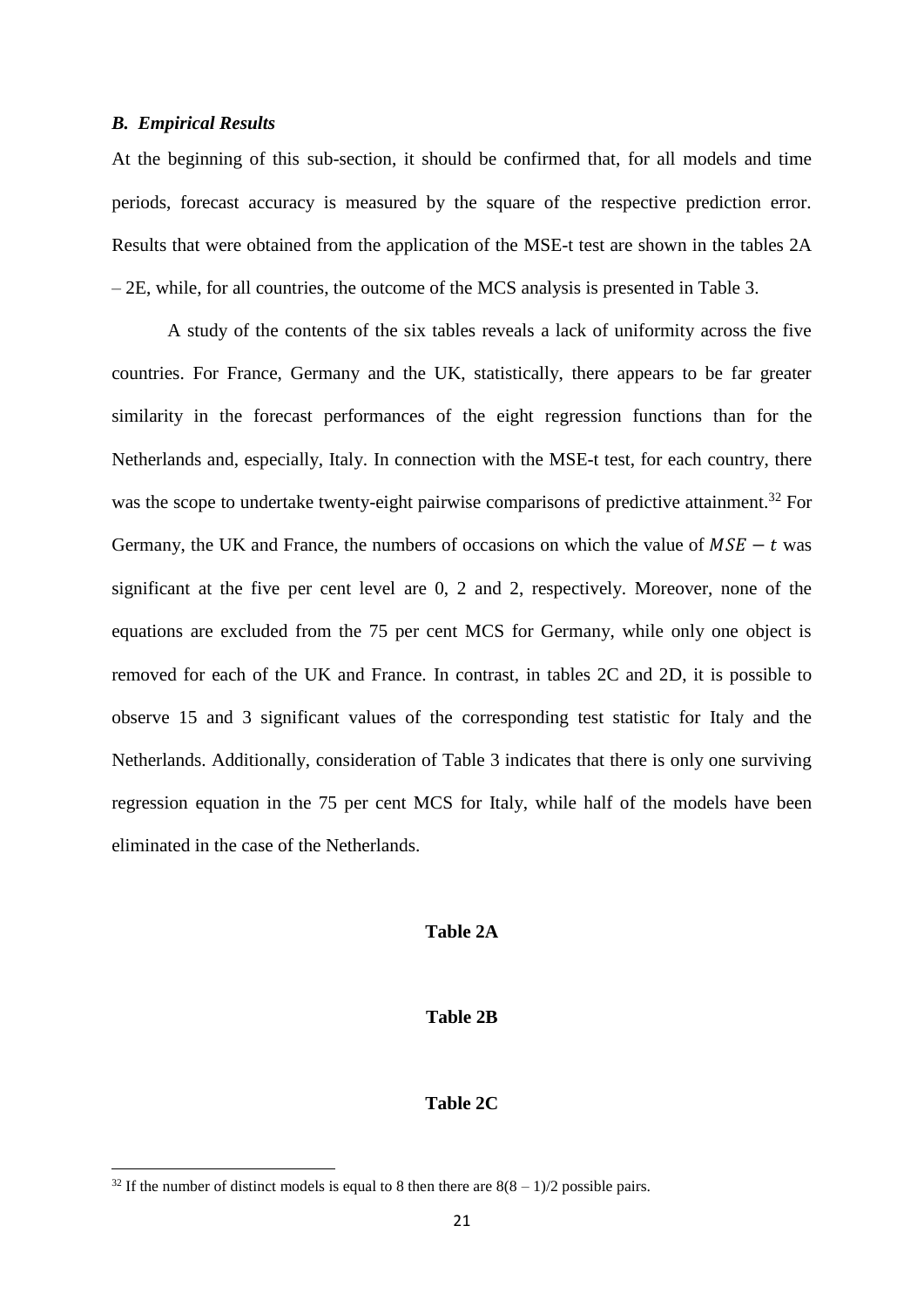#### **Table 2D**

#### **Table 2E**

#### **Table 3**

A fundamental finding which emerges from viewing the results which are presented in tables  $2A - 2E$  is that there is no instance of, at the five per cent level, a significant value of  $MSE - t$  and the MSE for the CCI model exceeding that for any other process.<sup>33</sup> Also, the probability values which are contained within Table 3 enable the function incorporating the CCI to feature in all of the five countries' 90 per cent MCS.<sup>34, 35</sup> On this basis, there would seem to be a statistical justification for the CCI continuing to fulfil the role of the headline measure of consumer confidence. However, it is accepted that the case for the CCI is weaker if the MSE-t test is performed at the ten per cent level of significance and the focus is upon the 75 per cent MCS.

Closer scrutiny is now given to the statistical results for each of the five countries. It is convenient to begin with a discussion of the findings for Germany for the reason that, as has been reported above, in no situation is there a significant value of the  $MSE - t$  statistic, while none of the equations are omitted from even the 75 per cent MCS. An explanation for the lack of a distinction between the predictive performances of the eight functions is the limited information content within the data on consumption. Over the forecast interval, 2008q4 – 2016q1, household expenditure in Germany rose by 7.96 per cent. Moreover, the growth in spending appeared to be rather even. In particular, while there can be identified seven (out of thirty) instances in which consumption fell, there were never experienced

<sup>&</sup>lt;sup>33</sup> Such a pronouncement cannot be made about any of the other seven models.

<sup>&</sup>lt;sup>34</sup> Indeed, for both Italy and the UK, the CCI can be regarded as helping to deliver the best set of predictions, as signified by the associated probability value being equal to 1.

<sup>&</sup>lt;sup>35</sup> The regression functions which incorporate the CCI, Q2, Q4 and ESI enter all countries' 90 per cent MCS.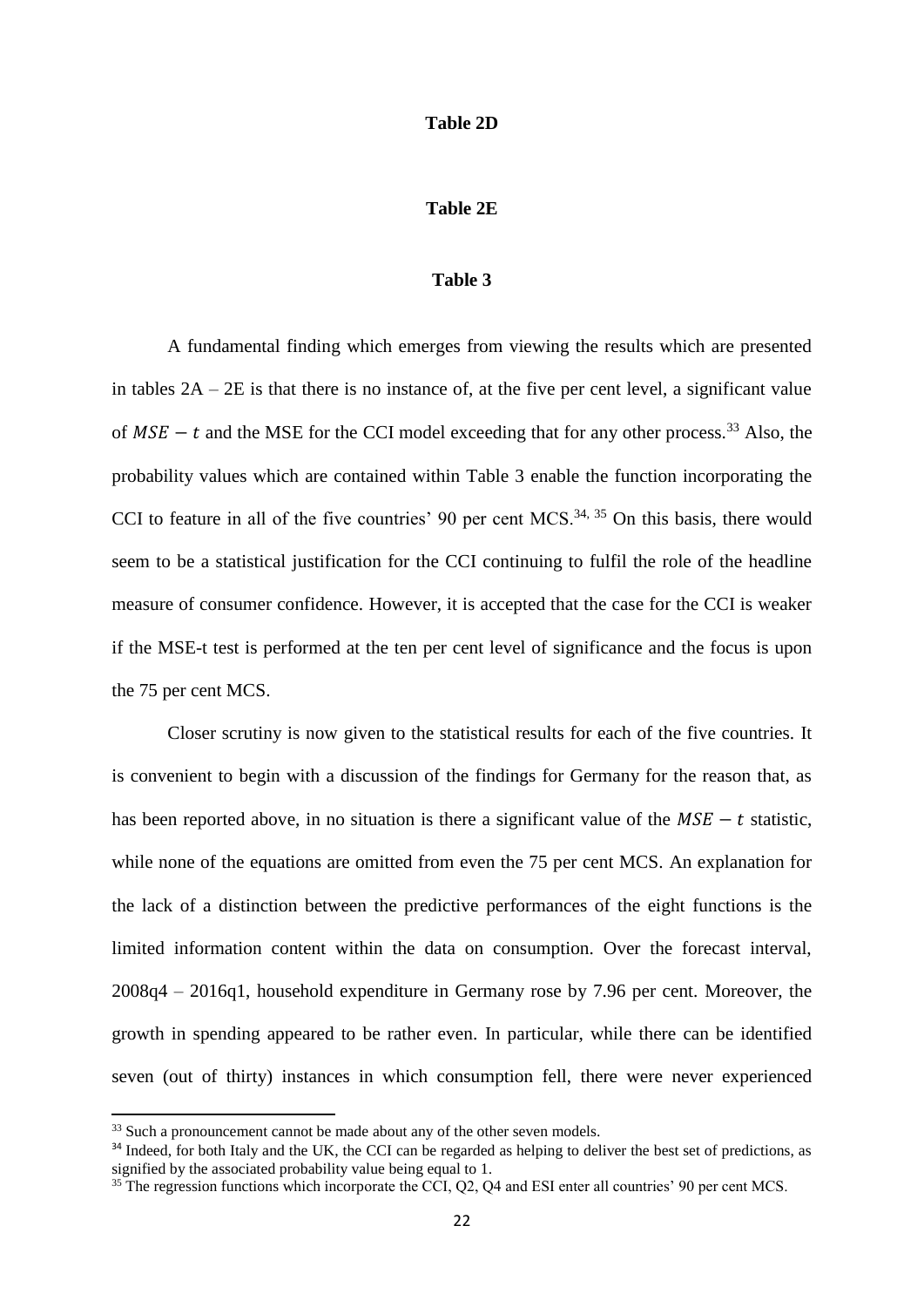consecutive declines. The restricted variability in the data on  $\Delta \ln(Cons)$  can be seen, in Table 3, to produce a very narrow range of values of the RMSPE across the eight models.

The evidence suggests that the nature of the data on the UK has also prohibited the econometric methods from being largely discerning. As mentioned above, there are only two statistically significant values of  $MSE - t$ . Additionally, merely one regression function (relating to Q4) is denied entry to the 75 per cent MCS, while all eight of the objects are retained within the 90 per cent group. In contrast to Germany, over the forecast interval, the UK endured a sustained fall in consumption, lasting from 2010q3 to 2011q2 (comprising four quarters and equalling 1.5 per cent). However, the more dominant feature was the virtually uninterrupted increase which extended from 2011q3 to 2016q1 (comprising nineteen quarters and equalling 10.5 per cent). $36$ 

From an inspection of Figure 1, over the forecast interval, household expenditure in France seemed to exhibit a greater degree of cyclical behaviour than in either Germany or the UK. More specifically, from 2008q4 to 2011q1, consumer spending in France continually rose. Thereafter, to 2014q1, a general decline occurred which amounted to 0.5 per cent. However, from this low point in 2014q1 until the end of the prediction period, in 2016q1, another uninterrupted movement upwards was witnessed. While this greater variability in consumption ought to have facilitated the task of drawing a distinction between the forecasting capabilities of the different models, Table 2A contains only two significant values of  $MSE - t$ . Also, an examination of Table 3 shows that only the autoregressive process is excluded from the 75 or 90 per cent MCS. A contributing factor towards the results for France is the close correspondence between the fluctuations in the indicators of confidence. Granted that there are seven different measures of sentiment included in this study, it is possible to generate twenty-one pairwise sample correlation coefficients. For the complete

<sup>&</sup>lt;sup>36</sup> The single exception occurred in 2014q4.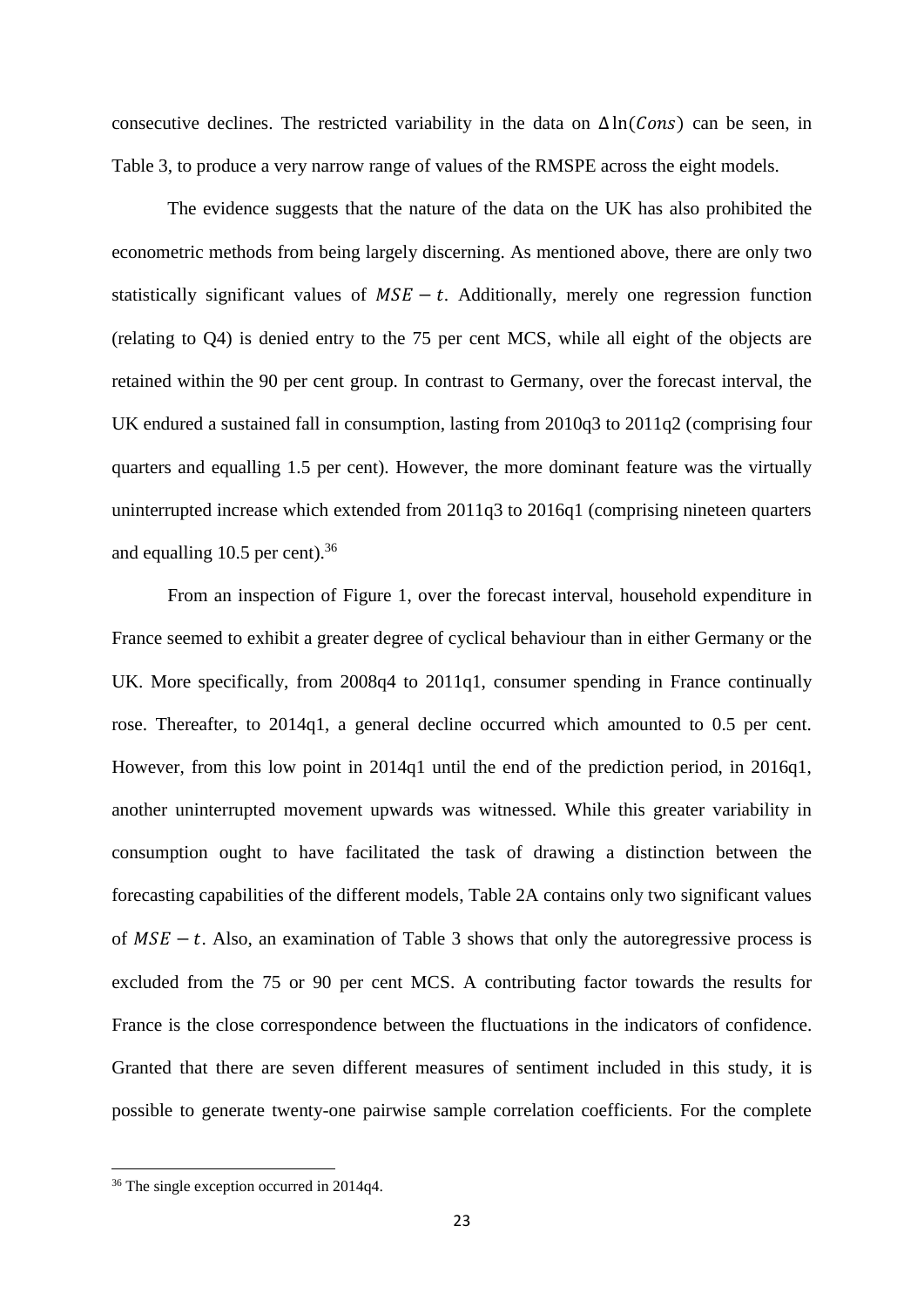data period, 1985q1 – 2016q1, fifteen values are in excess of 0.75. Predictably, some of the weaker linear associations involve the ESI. Furthermore, all of the correlation coefficients relating GfK to the CCI, CCI<sup>\*</sup>, Q2, Q4 and Q8 are greater than 0.8.<sup>37</sup>

Over the forecast interval, the cyclical variation in household expenditure appears to be more pronounced in Italy than any of the other four European countries. At the beginning of the period, Italy was enduring a fall in spending which reached a low point in 2009q1. Thereafter, consumption climbed to a peak in 2010q4, after which there occurred a prolonged decline to 2013q2.<sup>38</sup> Subsequently, a form of recovery was staged until the end date, 2016q1, yet expenditure still remained 3.68 per cent below its value in 2008q4.

*Inter alia*, both Gausden and Hasan (2016) and Lahiri, Monokroussos and Zhao (2016) have identified that information on consumer confidence serves a more productive role in forecasting household spending during an economic downturn. On this basis, perhaps it should not be surprising to find that the data on Italy, compared to those on Germany and the UK, allow a clearer distinction to be drawn between the predictive capabilities of the rival models. A study of the results that are contained in Table 2C and Table 3 shows that the equation featuring the CCI produces significantly more accurate forecasts than the function which includes the GfK index, which is indeed excluded from the 90 per cent MCS.<sup>39</sup>

The relevant figure in the penultimate row of Table 1 indicates a relative unwillingness of households in Italy to undertake large-scale purchases. Correspondingly, the percentage of total personal spending in Italy that is devoted to durable goods is considerably lower than for the other four countries. For example, with regard to the period, 2008q4 – 2016q1, as a percentage of overall consumption by the household sector, expenditure on durable items averaged only 7.8 in Italy, in contrast to 11.1 in Germany. For the reason that spending on durable goods represents only a small share of total consumption expenditure in

 $\overline{\phantom{a}}$ 

 $37$  Detailed results are available, on request, from the corresponding author.

<sup>38</sup> Between 2010q4 and 2013q2, household expenditure decreased by as much as 7.16 per cent.

 $39$  To more than two decimal places, the respective probability value is less than 0.10.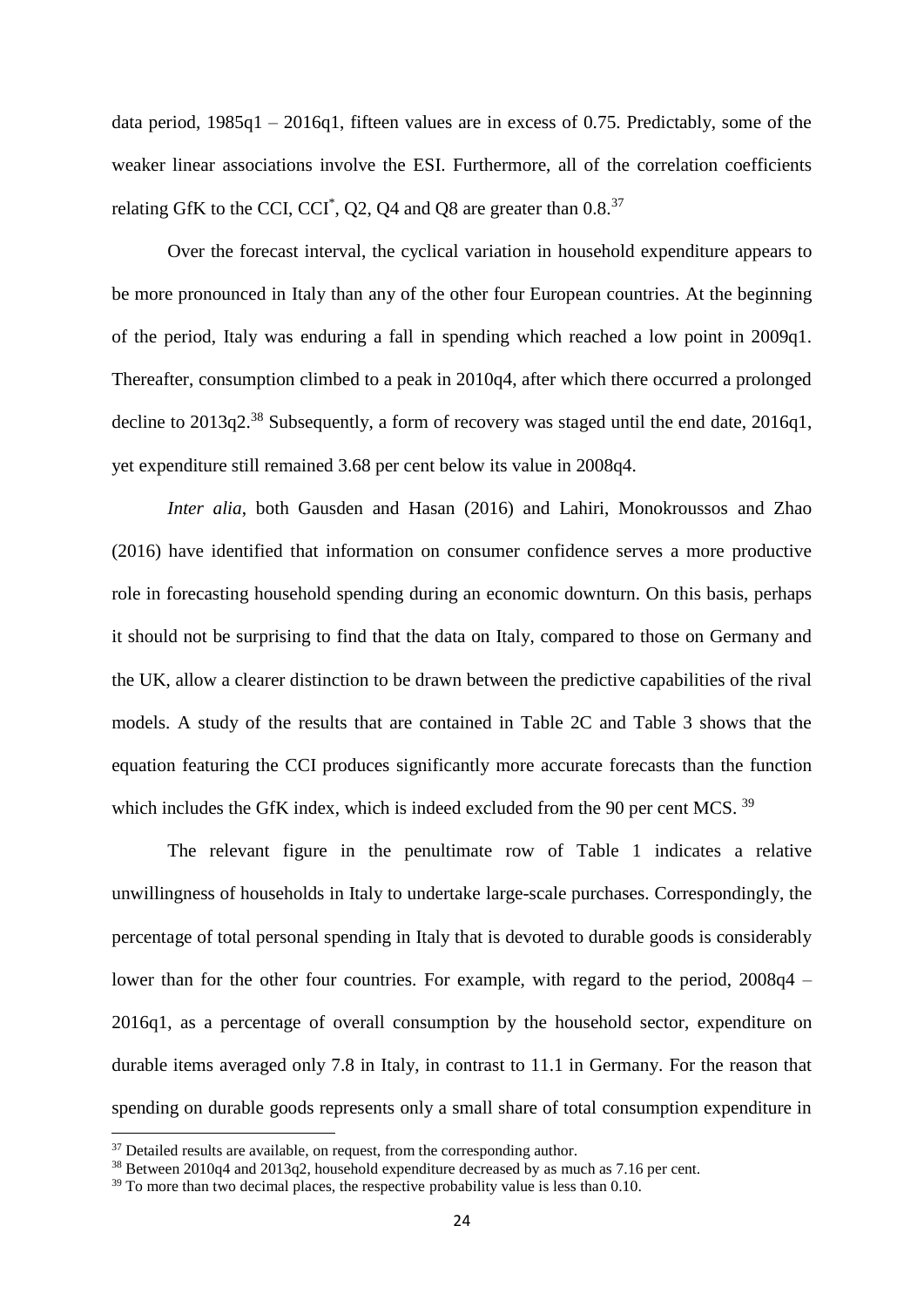Italy then the responses to Question 8 in the European Commission's consumer survey may be regarded as unhelpful in terms of signalling future changes in *aggregate* consumption. Indeed, it can be observed in Table 3 that the model incorporating Q8 generates by some distance the least accurate forecasts. Additionally, as a consequence of giving a weighting of 0.2 to Q8, the GfK index is found to be markedly inferior to the CCI.

The composition of the GfK measure of confidence is similar to that of the ICS, which was devised by the University of Michigan's Survey Research Center. More specifically, both are founded upon the responses to five questions, which require reflection on the past, contemplation of the future, and a consideration of whether or not it is currently an appropriate time for a person to purchase a major household item.<sup>40</sup> In the paper by Mishkin *et al*. (1978), the principal author agrees with the economists at the Survey Research Center that the ICS should serve as a useful explanatory variable with regard to consumption expenditure. Mishkin also sees this indicator of confidence as being particularly applicable to spending on durable goods, although not on account of the perceived discretionary nature of the latter. Instead, the close association is understood to be derived from the sentiment measure being interpreted as representing the likelihood of financial stress or uncertainty, and durable products being identified as a relatively illiquid type of personal asset. $41$ 

Empirical studies of the relationship between the ICS and household expenditure on durable goods have been conducted by, *inter alia*, Kumar, Leone and Gaskins (1995) and Huth, Eppright and Taube (1994). Kumar, Leone and Gaskins (1995) found that, according to conventional statistical criteria, the framework of a Bayesian Vector Autoregressive (VAR) model, incorporating the ICS, was the most effective for predicting US durable goods'

<sup>40</sup> Within Box A on p. 61 of the paper by Bram and Ludvigson (1998), there is shown the precise wording of each of the five questions that feature in the University of Michigan's survey.

<sup>&</sup>lt;sup>41</sup> For the purpose of clarification, a downward movement in the ICS would signify an increased probability of financial stress or uncertainty, and so a reduced willingness to be committed to holding a good that could not be readily converted into a monetary form.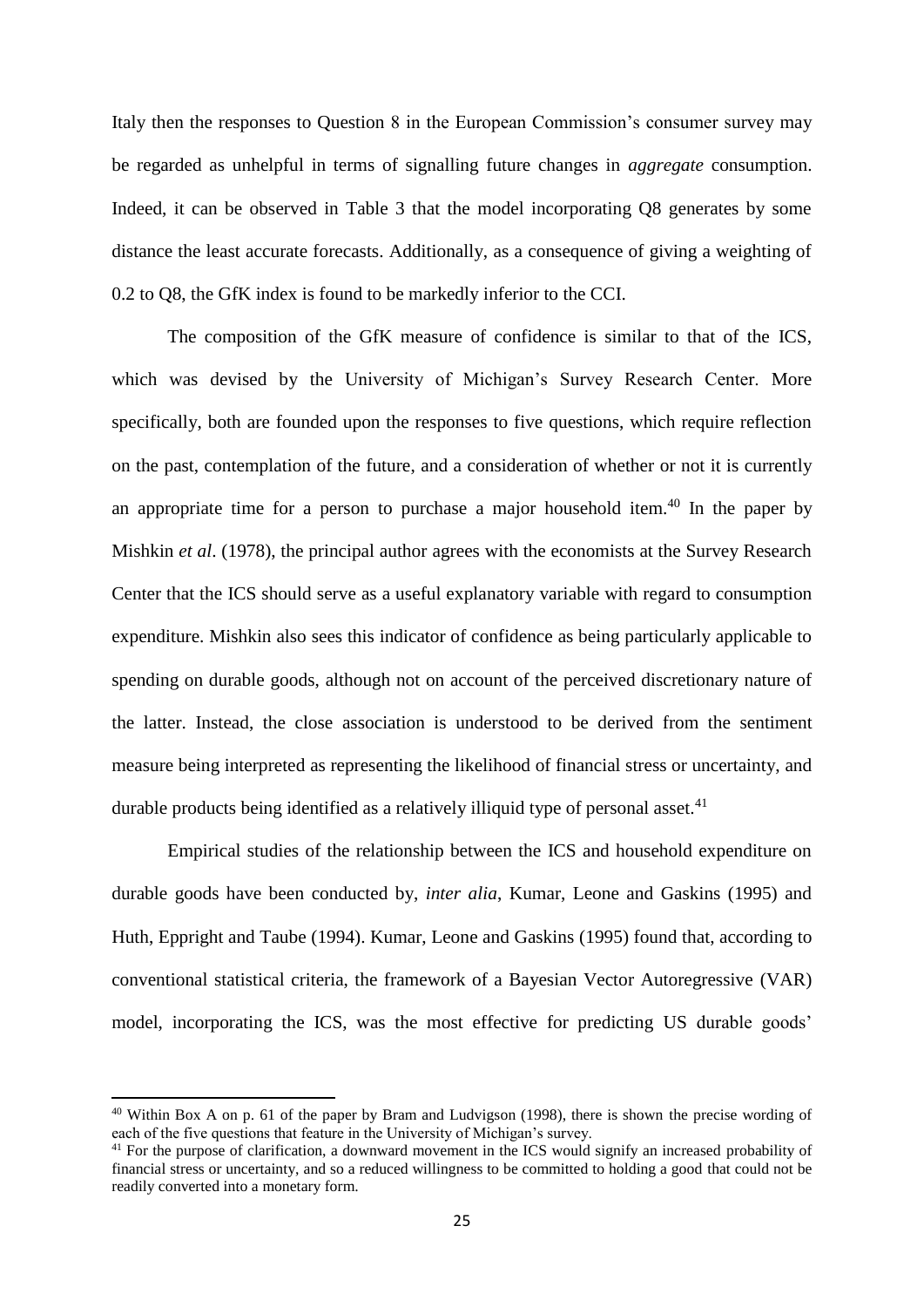consumption at different levels of aggregation.<sup>42</sup> Huth, Eppright and Taube (1994) also adopted a VAR approach for the purpose of analysis, in conjunction with monthly US data, yet elected to examine the explanatory capability of the ICS alongside that of the Conference Board's consumer confidence indicator and the expectations components of the respective indices. Evidence was obtained of Granger-causality extending from the ICS to sales of both automobiles and durable goods, but not those of non-durable goods. Consequently, should these results be viewed as being representative, they would imply that the greater (smaller) is the contribution of spending on durable goods towards the overall consumption by the personal sector, the more (less) relevant is the ICS (and, by extension, the GfK sentiment measure) for forecasting.

Finally, attention turns to the Netherlands, for which, over the forecast interval as a whole, consumption fell by 1.28 per cent. This overall decline is attributable to the behaviour of household expenditure over the period, 2008q4 – 2012q4, during which ten out of the sixteen quarterly movements were downwards. In contrast, from 2012q4 to 2016q1, spending generally grew, with eleven out of thirteen changes being upwards. Consequently, it would seem that, for the Netherlands, sufficient variability was exhibited in the data to be able to distinguish between the forecast accuracy of the various models. Table 2D shows three significant values of the  $MSE - t$  statistic, each one of which involves (in a positive way) the GfK index. Also, Table 3 indicates that both the AR process and the equation including CCI\* are omitted from the 90 per cent MCS. Furthermore, the functions incorporating the CCI and Q2 are not retained when constructing the 75 per cent set.

Still, with reference to the Netherlands, the GfK index is associated with a much lower RMSPE than either the CCI or CCI<sup>\*</sup>. Contributing towards this result is possibly the

<sup>&</sup>lt;sup>42</sup> Corresponding to three levels of aggregation, this study featured five categories of personal spending: consumer durable goods; automobiles; furniture and household furnishings; appliances; refrigerators. Forecasts were generally better for the highest level of aggregation.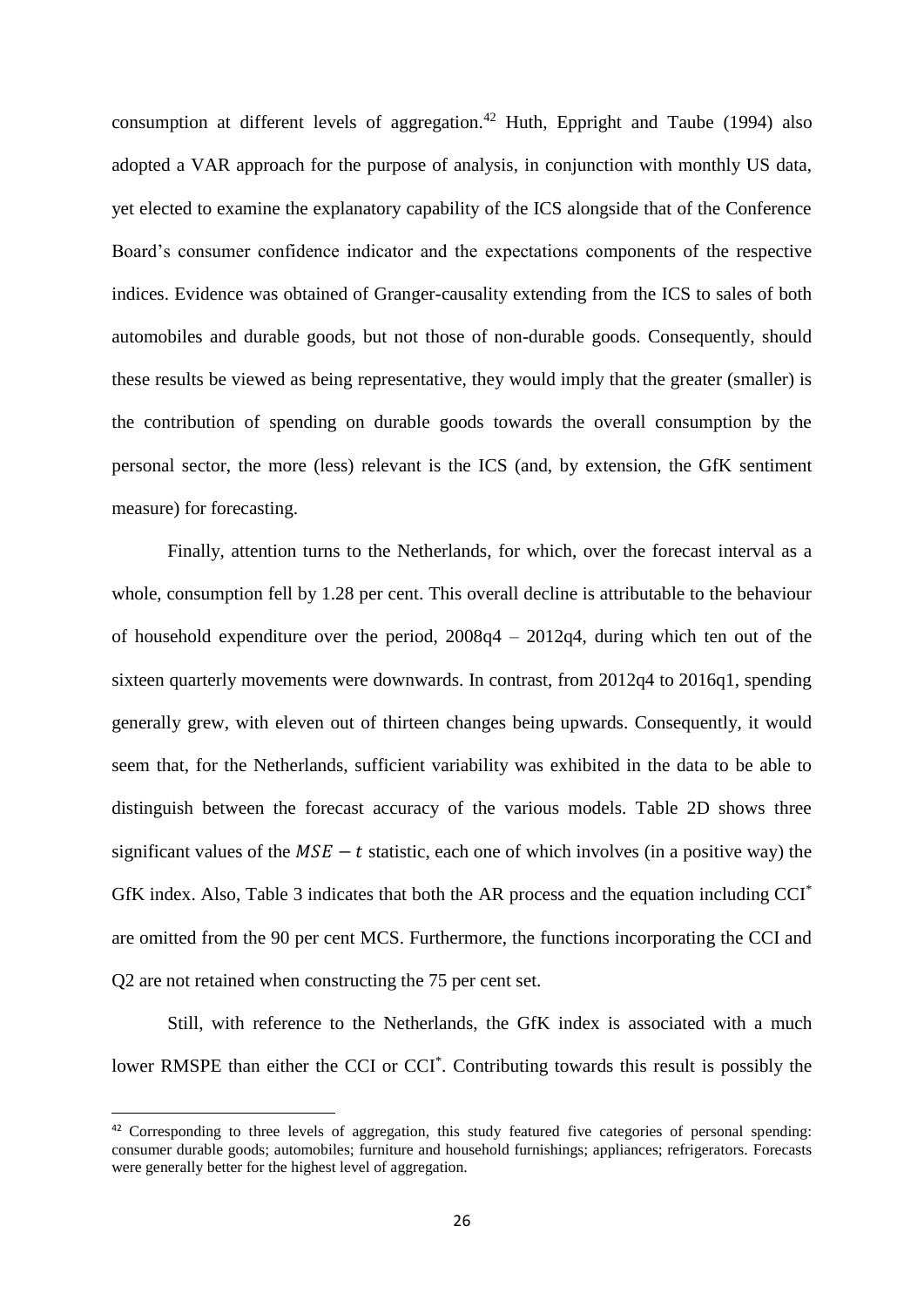rather sluggish behaviour that is displayed by consumption throughout the forecast interval. As has been mentioned above, only towards the end of the period does there occur a sustained increase in expenditure, which still does not completely offset the earlier fall. It may be recalled that the values of the CCI and CCI<sup>\*</sup> are founded upon solely answers to forward-looking questions, which, in this context, possibly constitutes a deficiency, respecting that there are reasons for believing that the layperson will be prospectively overoptimistic about future macroeconomic and microeconomic circumstances. In particular, Bovi (2009) has maintained that irrational exuberance can stem from a combination of two factors: an overconfidence that identified favourable patterns in the past will be repeated in the future; and an illusion that he/she is able to exert an element of control over his/her own future situation. Recall that, in contrast to the CCI and CCI<sup>\*</sup>, values of the GfK index are based additionally upon backward reflection, which would seem to offer the potential for any unwarranted buoyancy to be partly counteracted.

#### **V. Concluding Remarks**

The broad objective of this article has been to progress research in the area of the relationship between household consumption expenditure and consumer/economic sentiment. Within earlier empirical studies, the forecasting performances of a variety of different confidence indicators have been explored. Consequently, the more specific aim of this paper has been to undertake a formal comparison of the predictive accuracy of eight regression models, including seven distinct gauges of sentiment, with a particular interest in whether or not the EU's CCI merits its status as the headline measure. The results which have been reported have followed from the application of MSE-t tests and the MCS procedure. Implementation of the latter was regarded as especially apt in an environment of several competing models. Time-series data were collected and analysed on France, Germany, Italy, the Netherlands and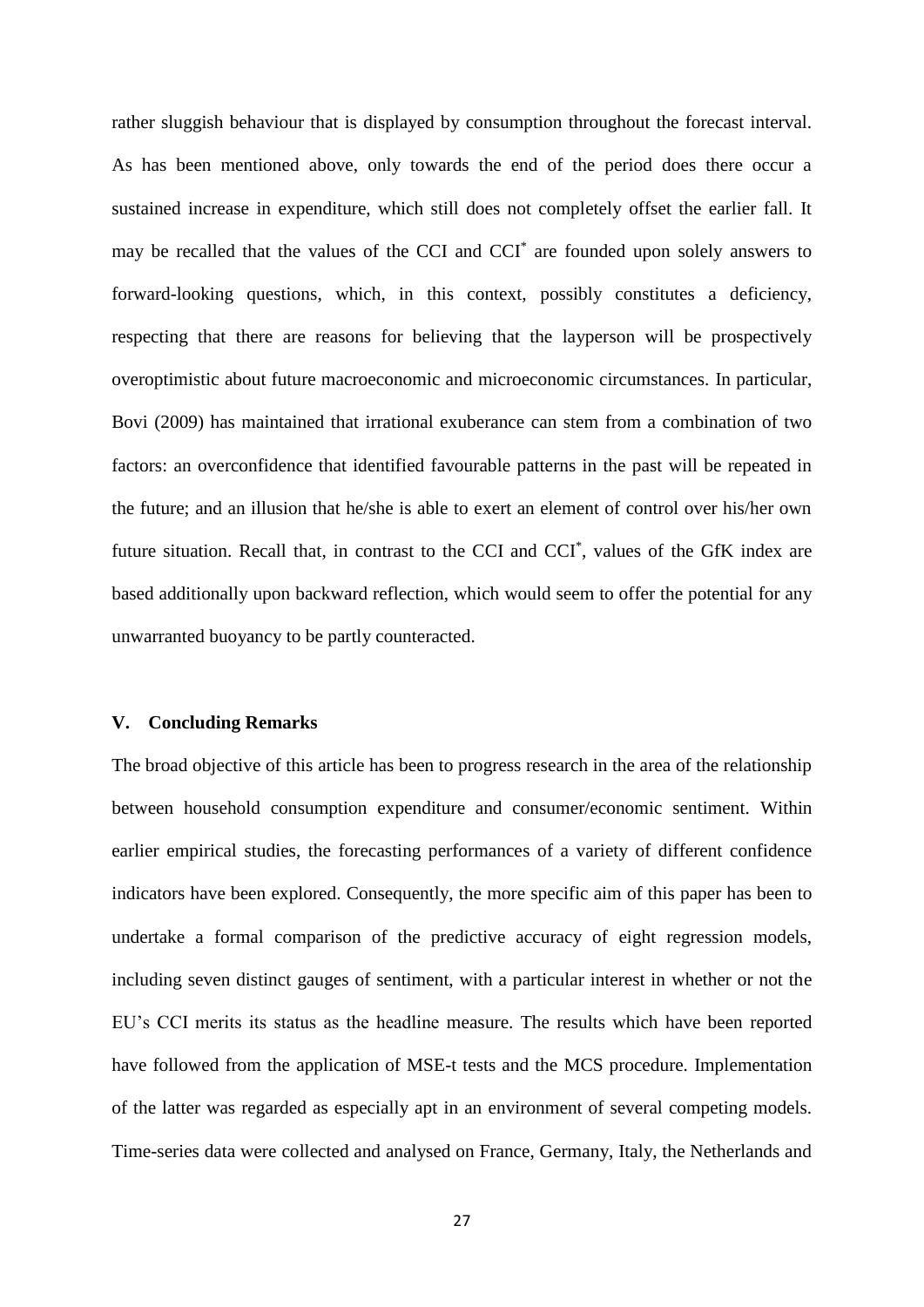the UK. A multi-country investigation was favoured in order to reduce the risk of producing purely insignificant findings on account of an absence of information content in the data.

The results that were obtained on the five countries were far from uniform. To be more precise, the lack of variability in the growth of consumption over the forecast interval in Germany and the UK seemed to prevent the statistical methods from being able to discriminate between the regression functions. In France, the close relationship between the movements in the confidence indicators over the prediction period also limited the potential to draw a distinction between seven of the specifications. In contrast, though, the fluctuations that were exhibited by household expenditure in Italy and the Netherlands over the interval, 2008q4 – 2016q1, presented a greater opportunity to detect differences in predictive performance. Indeed, in Italy, the highly visible cyclical behaviour of consumer spending helped to produce a situation in which there was only one surviving specification in the 75 per cent MCS.

From the pairwise tests which were conducted, none of the values of  $MSE - t$ , which were observed to be significant at the five per cent level, were found to involve adversely the CCI. Also, the EU's favoured measure of consumer confidence entered every country's 90 per cent MCS. While this statistical evidence can be used as justification for the continued use of the CCI as the headline indicator, the results have shown that there have been occasions on which this has been outperformed by its rivals. For example, although the CCI contributes towards the most accurate predictions of the growth of consumption in Italy and the UK, the GfK index occupies a pre-eminent position in the Netherlands.

In Italy, the small proportion of total household expenditure that has been devoted to durable goods has had the effect of disadvantaging the GfK indicator, compared to the CCI, given its part dependence on responses to Question 8 in the EU's consumer survey. In contrast, in the Netherlands, the rather sluggish behaviour that was exhibited by consumer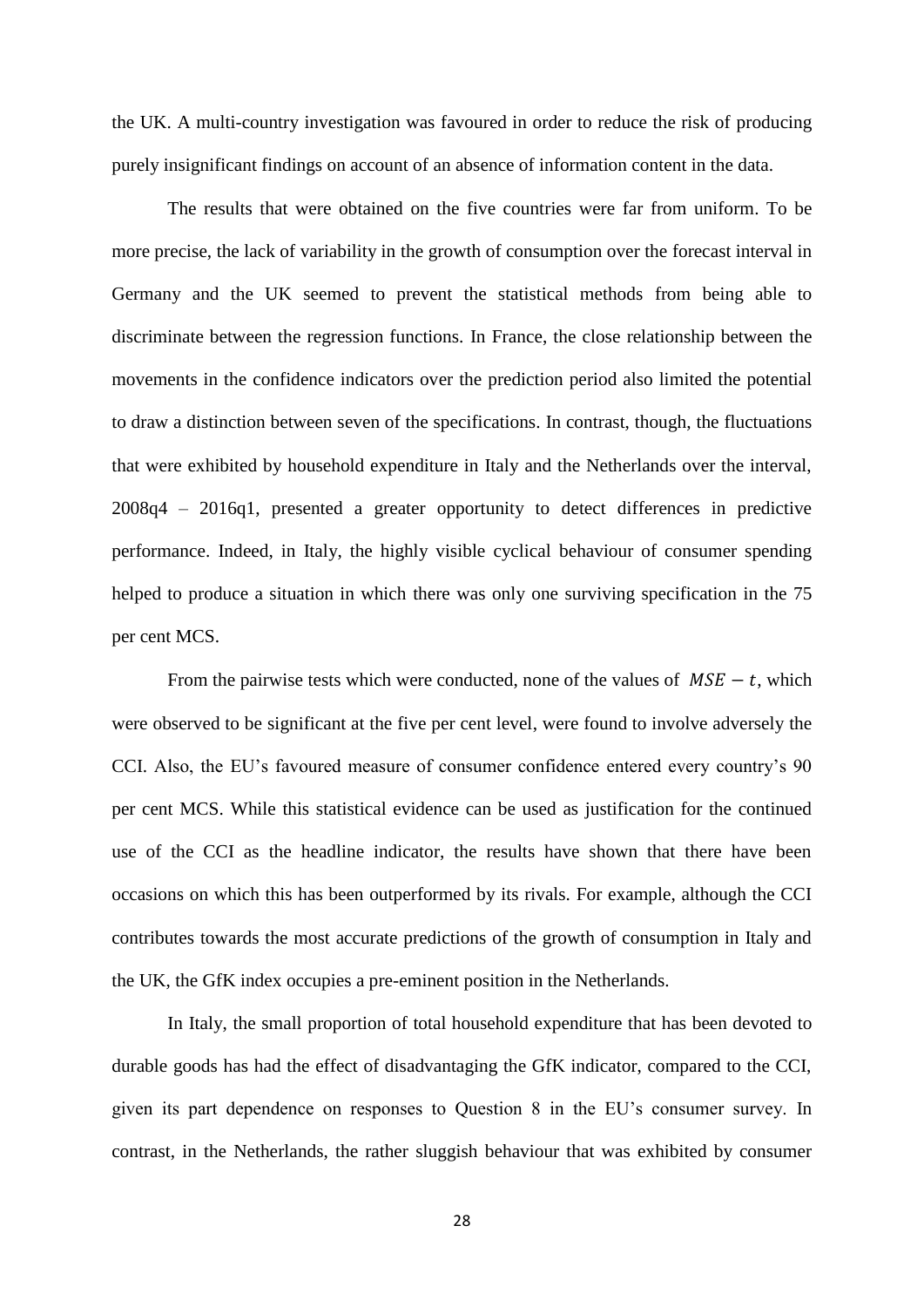spending over the forecast interval acted as a hindrance to an aggregate measure of sentiment, the value of which was founded upon solely answers to forward-looking questions.

The general conclusion that can be reached in this study is that the statistical evidence is insufficiently strong to be able to recommend a discontinuation of the use of the CCI as the EU's headline indicator of consumer confidence. However, there are reasons for believing that, at some point in the future, revisions may be advisable to the manner of its construction. First, it appears to be a feature of developed nations that, over the course of time, in conjunction with a trend increase in real household expenditure, a greater percentage of total spending by the personal sector is devoted to durable goods. For example, in the UK, this figure has risen from 3.9 per cent in 1985q1, to 5.6 per cent in 2000q1, to 9.5 per cent in 2016q1. Ultimately, then, a dependence upon the responses to Question 8 in the EU's consumer survey would represent a virtue, rather than an impediment towards achieving accurate forecasts. Second, a fundamental objective of governments and monetary authorities is macroeconomic stability. Should eventually success be achieved in terms of eliminating boom and bust then a more useful measure of sentiment may be an indicator that relies upon answers to backward- as well as forward-looking questions.

#### **Acknowledgements**

The authors would like to express their thanks to Robin Lumsdaine for providing comments on an earlier draft of the paper and Sylvain Barde for discussions concerning the MCS procedure.

#### **Disclosure Statement**

No potential conflict of interest was reported by the authors.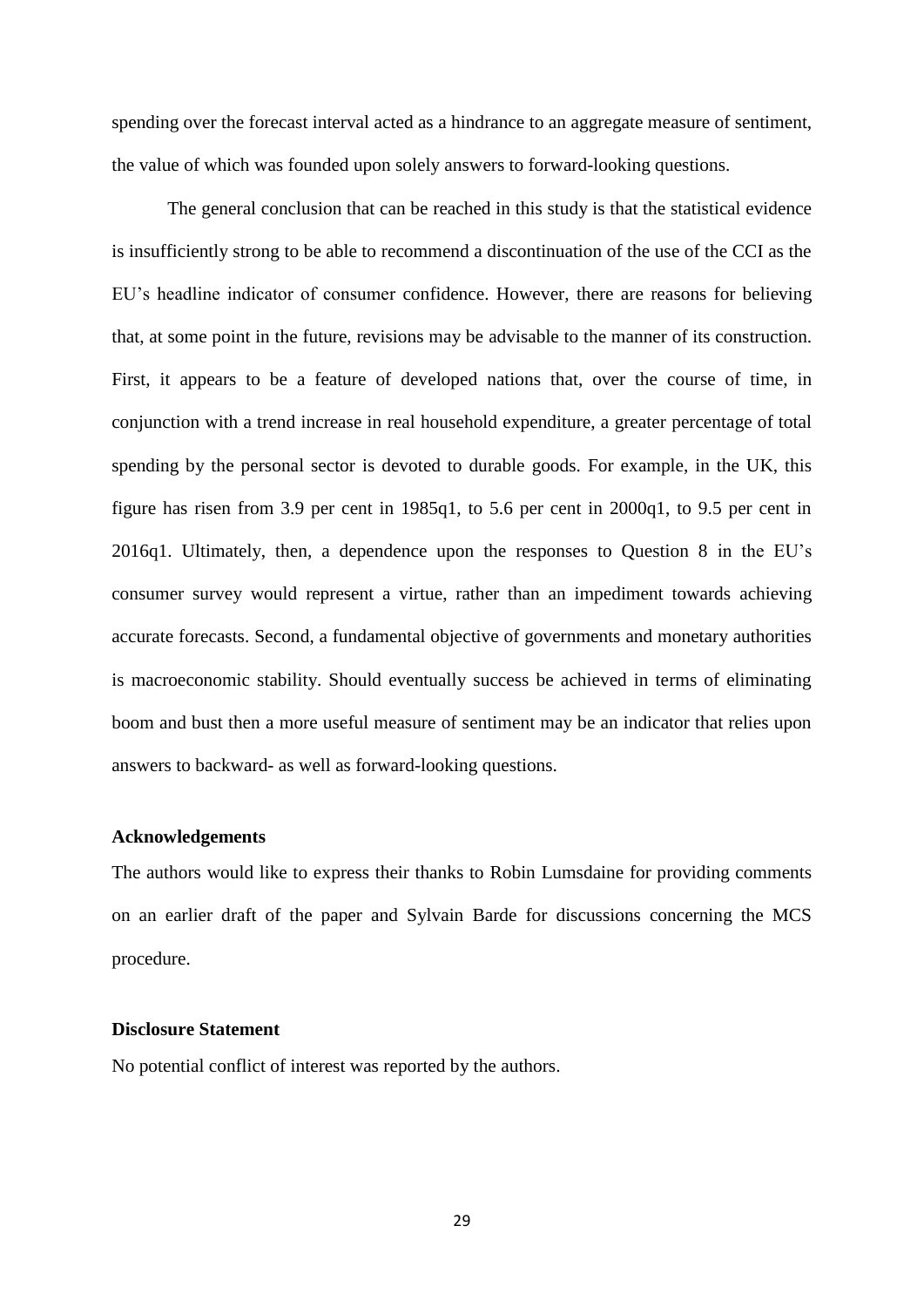#### **References**

- Acemoglu, Darren, and Andrew Scott. 1994. "Consumer Confidence and Rational Expectations: Are Agents' Beliefs Consistent with the Theory?" *Economic Journal* 104 (422): 1-19.
- Al-Eyd, Ali, Ray Barrell, and E. Philip Davis. 2009. "Consumer Confidence Indices and Short-Term Forecasting of Consumption." *The Manchester School* 77 (1): 96-111.
- Barsky, Robert B., and Eric R. Sims. 2012. "Animal Spirits and the Meaning of Innovations in Consumer Confidence." *American Economic Review* 102 (4): 1343-1377.
- Boone, Laurence, Nathalie Girouard, and Isabelle Wanner. 2001. "Financial Market Liberalisation, Wealth and Consumption." *OECD Economics Department Working Papers,* No. 38, Paris: OECD Publishing.
- Bovi, Maurizio. 2009. "Economic versus Psychological Forecasting. Evidence from Consumer Confidence Surveys." *Journal of Economic Psychology* 30 (4): 563-574.
- Bram, Jason, and Sydney Ludvigson. 1998. "Does Consumer Confidence Forecast Household Expenditure? A Sentiment Index Horse Race." *Economic Policy Review* 4: 59-78.
- Carroll, Christopher D., Jeffrey C. Fuhrer, and David W. Wilcox. 1994. "Does Consumer Sentiment Forecast Household Spending? If So, Why?" *American Economic Review* 84 (5): 1397-1408.
- Clark, Todd, and Michael McCracken. 2013. "Advances in Forecast Evaluation." In Elliott, Graham, and Allan Timmermann (Eds.), *Handbook of Economic Forecasting*, Vol. 2B, 1107-1201, Elsevier.
- Clark, Todd E., and Michael W. McCracken. 2002. "Evaluating Long-Horizon Forecasts." Federal Reserve Bank of Kansas City, Working Paper No. 01-14.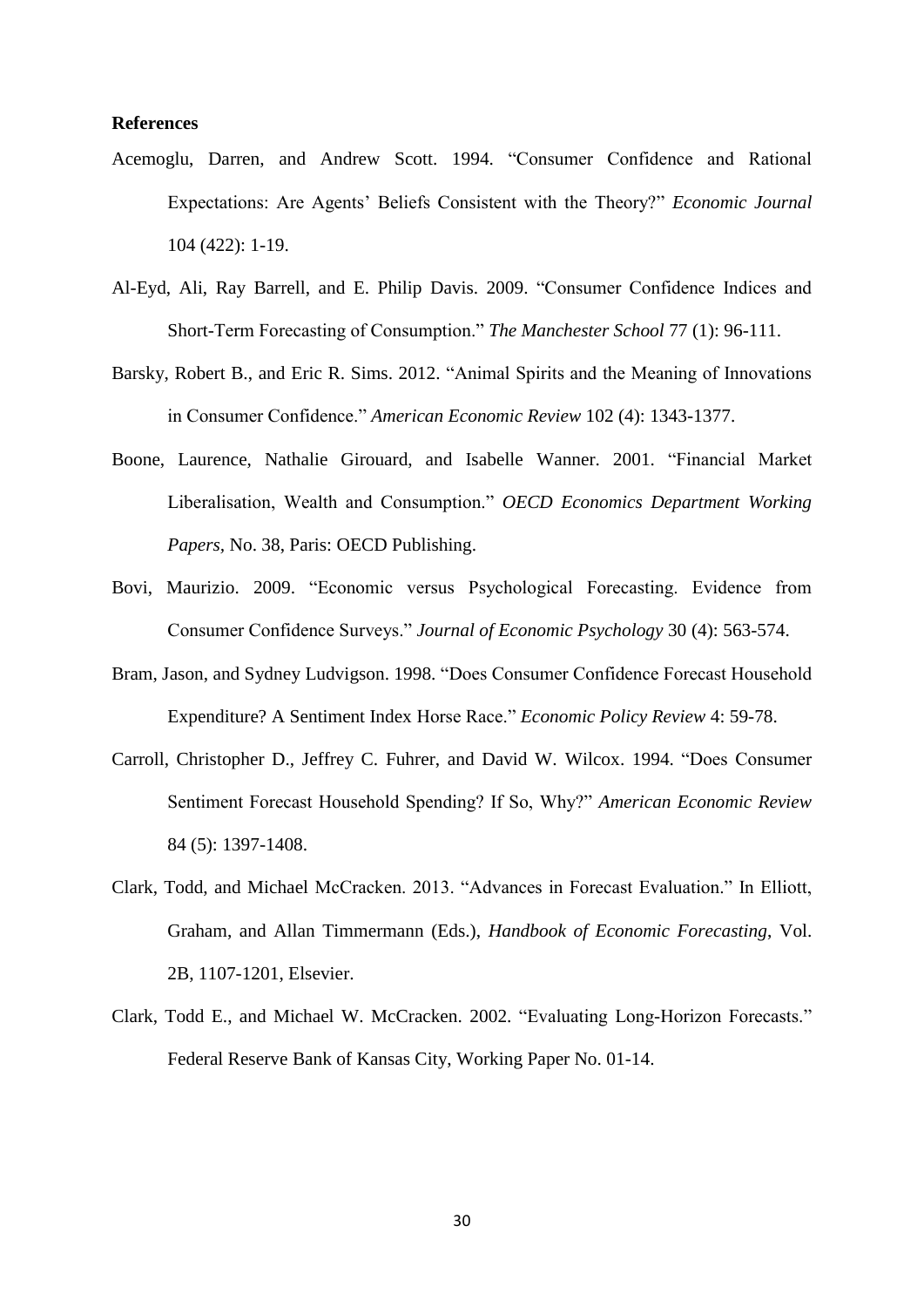- Cotsomitis, John A., and Andy C.C. Kwan. 2006. "Can Consumer Confidence Forecast Household Spending? Evidence from the European Commission Business and Consumer Surveys." *Southern Economic Journal* 72 (3): 597-610.
- Diebold, Francis X., and Roberto S. Mariano. 1995. "Comparing Predictive Accuracy." *Journal of Business and Economic Statistics* 13 (3): 253-263.
- Easaw, Joshy Z., Dean Garratt, and Saeed M. Heravi. 2005. "Does Consumer Sentiment Accurately Forecast UK Household Consumption? Are There Any Comparisons to be Made with the US?" *Journal of Macroeconomics* 27 (3): 517-532.
- Easaw, Joshy Z., and Saeed M. Heravi. 2004. "Evaluating Consumer Sentiments as Predictors of UK Household Consumption Behavior. Are They Accurate and Useful?" *International Journal of Forecasting* 20 (4): 671-681.
- Gausden, Robert, and Mohammad S. Hasan. 2016. "Would Information on Consumer Confidence Have Helped to Predict UK Household Expenditure during the Recent Economic Crisis?" *Applied Economics* 48 (18): 1695-1709.
- Gausden, Robert, and Mohammad S. Hasan. 2012. "A Comparison of Consumer and Retail Trade Confidence Indicators for Predicting Household Expenditure in the UK." *The Empirical Economics Letters* 11 (7): 669-676.
- Giacomini, Raffaella, and Halbert White. 2006. "Tests of Conditional Predictive Ability." *Econometrica* 74 (6): 1545-1578.
- Hansen, Peter R., Asger Lunde, and James M. Nason. 2011. "The Model Confidence Set." *Econometrica* 79 (2): 453-497.
- Harvey, David, Stephen Leybourne, and Paul Newbold. 1997. "Testing the Equality of Prediction Mean Squared Errors." *International Journal of Forecasting* 13 (2): 281- 291.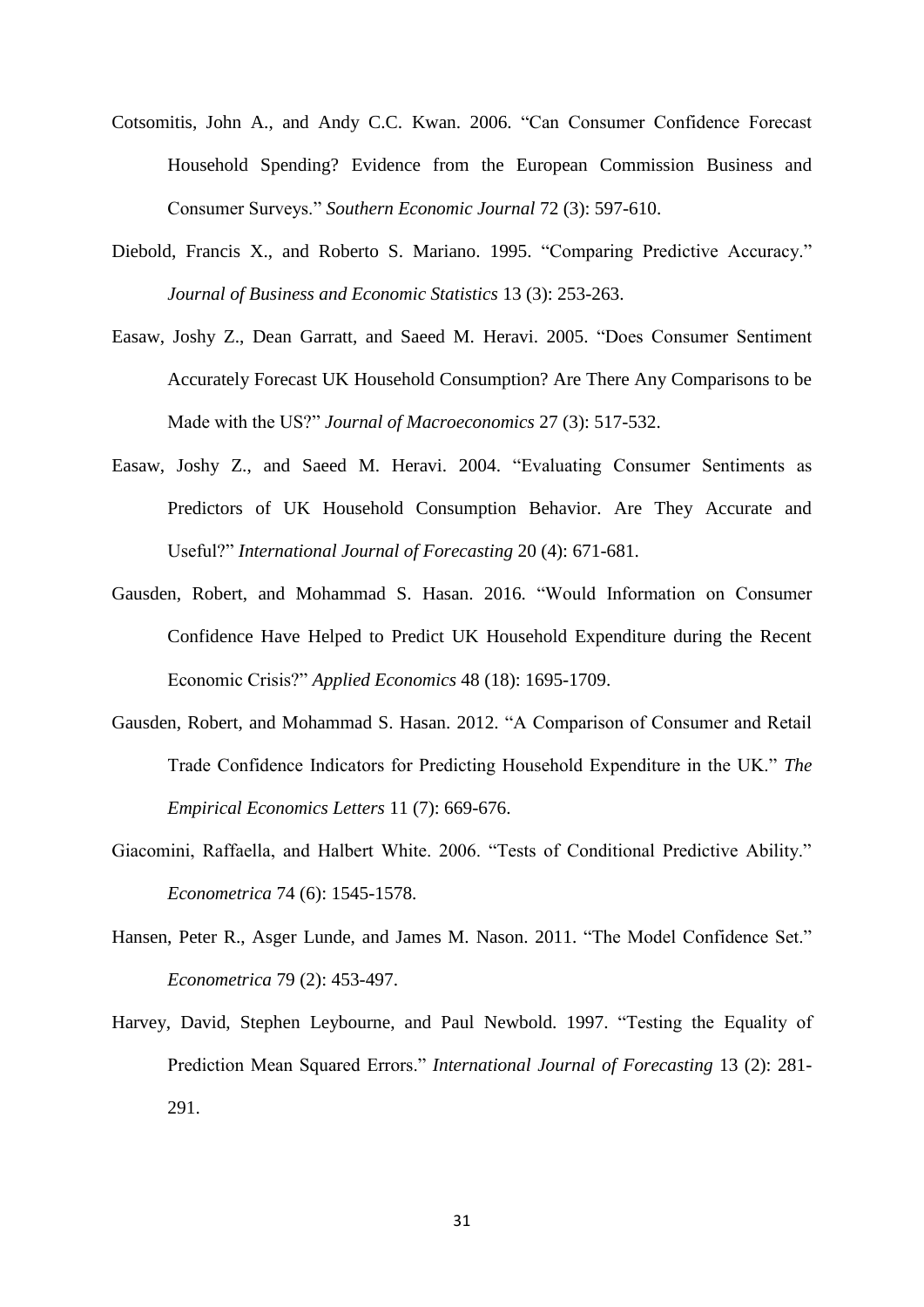- Huth, William L., David R. Eppright, and Paul M. Taube. 1994. "The Indexes of Consumer Sentiment and Confidence: Leading or Misleading Guides to Future Buyer Behavior." *Journal of Business Research* 29 (3): 199-206.
- Kumar, V., Robert P. Leone, and John N. Gaskins. 1995. "Aggregate and Disaggregate Sector Forecasting Using Consumer Confidence Measures." *International Journal of Forecasting* 11 (3): 361-377.
- Lahiri, Kajal, George Monokroussos, and Yongchen Zhao. 2016. "Forecasting Consumption: The Role of Consumer Confidence in Real Time with Many Predictors." *Journal of Applied Econometrics* 31 (7): 1254-1275.
- Mishkin, Frederic S., Robert Hall, John Shoven, Thomas Juster, and Michael Lovell. 1978. "Consumer Sentiment and Spending on Durable Goods." *Brookings Papers on Economic Activity*: 1978 (1): 217-232.
- Nahuis Niek J., and W. Jos Jansen. 2004. "Which Survey Indicators are Useful for Monitoring Consumption? Evidence from European Countries." *Journal of Forecasting* 23 (2): 89-98.
- Starr, Martha A. 2012. "Consumption, Sentiment and Economic News." *Economic Inquiry* 50 (4): 1097-1111.
- West, Kenneth D. 1996. "Asymptotic Inference about Predictive Ability." *Econometrica* 64 (5): 1067-1084.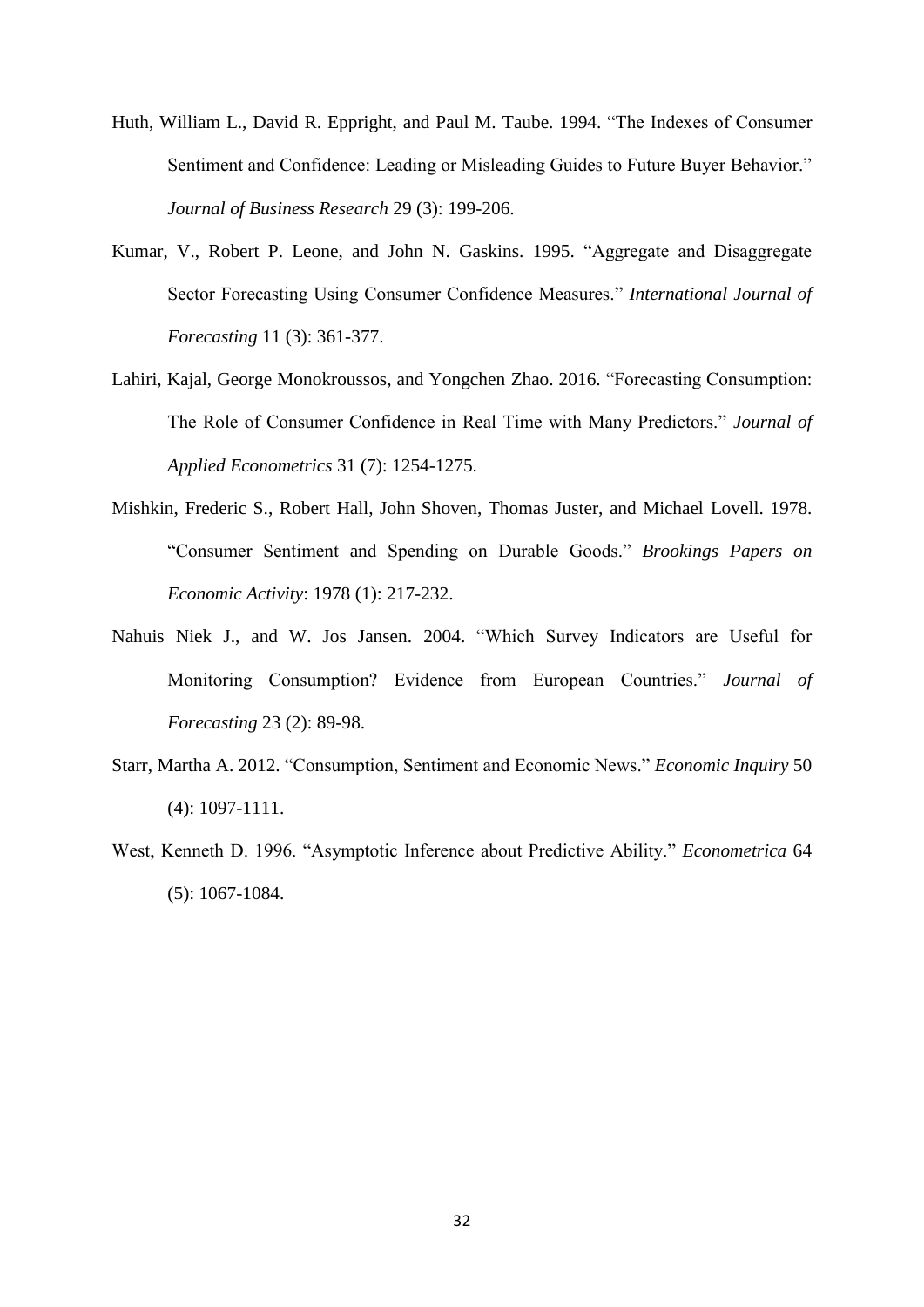|                | France   |        | Germany  |             | <b>Italy</b> |        | Netherlands |             | UK       |             |
|----------------|----------|--------|----------|-------------|--------------|--------|-------------|-------------|----------|-------------|
| Variable       | Mean     | S.D.   | Mean     | <u>S.D.</u> | Mean         | S.D.   | Mean        | <u>S.D.</u> | Mean     | <u>S.D.</u> |
|                |          |        |          |             |              |        |             |             |          |             |
| <b>CCI</b>     | $-18.99$ | 8.0111 | $-7.273$ | 8.9880      | $-15.39$     | 8.4538 | 1.8485      | 12.351      | $-8.800$ | 8.6482      |
| $CCI*$         | $-18.67$ | 10.144 | $-11.91$ | 11.089      | $-14.00$     | 9.2489 | $-8.019$    | 15.578      | $-11.13$ | 9.8766      |
| <b>GfK</b>     | $-18.26$ | 8.4313 | $-7.954$ | 10.869      | $-19.69$     | 10.527 | $-4.959$    | 14.844      | $-9.121$ | 10.999      |
| Q <sub>2</sub> | $-3.700$ | 4.8873 | $-2.296$ | 4.8586      | $-2.573$     | 5.2998 | 0.6149      | 6.7300      | 0.9501   | 7.9028      |
| Q <sub>4</sub> | $-20.11$ | 10.464 | $-11.20$ | 12.974      | $-9.426$     | 11.078 | $-6.891$    | 17.074      | $-11.06$ | 11.248      |
| Q <sub>8</sub> | $-15.49$ | 11.678 | $-3.220$ | 12.609      | $-31.99$     | 16.901 | $-0.795$    | 21.507      | 2.4851   | 15.927      |
| <b>ESI</b>     | 100.53   | 9.8620 | 100.81   | 9.4544      | 100.73       | 9.784  | 100.16      | 9.231       | 101.66   | 10.438      |

**Table 1.** Descriptive Statistics for Measures of Confidence

*Note:* This table presents the values of the sample mean and standard deviation (S.D.) for each of the seven confidence variables and five countries. The common sample period is 1985q1-2016q1.

| Model              | <b>AR</b> | <b>CCI</b> | $CCI^*$   | <b>GfK</b>      | Q2                       | Q <sub>4</sub> | Q <sub>8</sub> | <b>ESI</b>               |
|--------------------|-----------|------------|-----------|-----------------|--------------------------|----------------|----------------|--------------------------|
| <b>AR</b>          |           |            |           |                 |                          |                |                |                          |
| <b>CCI</b>         | $2.3686*$ |            |           |                 |                          |                |                |                          |
| $\overline{CCI}^*$ | $2.1044*$ | 1.2856     | -         |                 |                          |                |                |                          |
| <b>GfK</b>         | 0.6426    | $-0.3796$  | $-0.9177$ | $\qquad \qquad$ |                          |                |                |                          |
| Q2                 | 0.0752    | $-0.7502$  | $-1.1066$ | $-0.5720$       | $\overline{\phantom{a}}$ |                |                |                          |
| Q <sub>4</sub>     | 1.6612    | 1.0269     | 0.6492    | 1.4634          | 1.4905                   |                |                |                          |
| Q <sub>8</sub>     | 1.5044    | 0.6287     | $-0.0161$ | 1.1765          | 1.0539                   | $-0.5261$      | -              |                          |
| <b>ESI</b>         | 0.2164    | $-0.9378$  | $-1.1108$ | $-0.4196$       | 0.0748                   | $-1.1527$      | $-1.1576$      | $\overline{\phantom{a}}$ |

**Table 2A.** Computed Values of the MSE-t Statistic in relation to France

*Notes*: Each cell contains the computed value of the MSE-t statistic.

A positive (negative) value is an indication that the model which features in the top row has a higher (lower) MSE than the model which enters the first column.

For a two-tailed test, the relevant critical values are: 1.96 (5 per cent level of significance); 2.575 (1 per cent).

\* denotes a significant value at the 5 per cent level; + denotes a significant value at the one per cent level.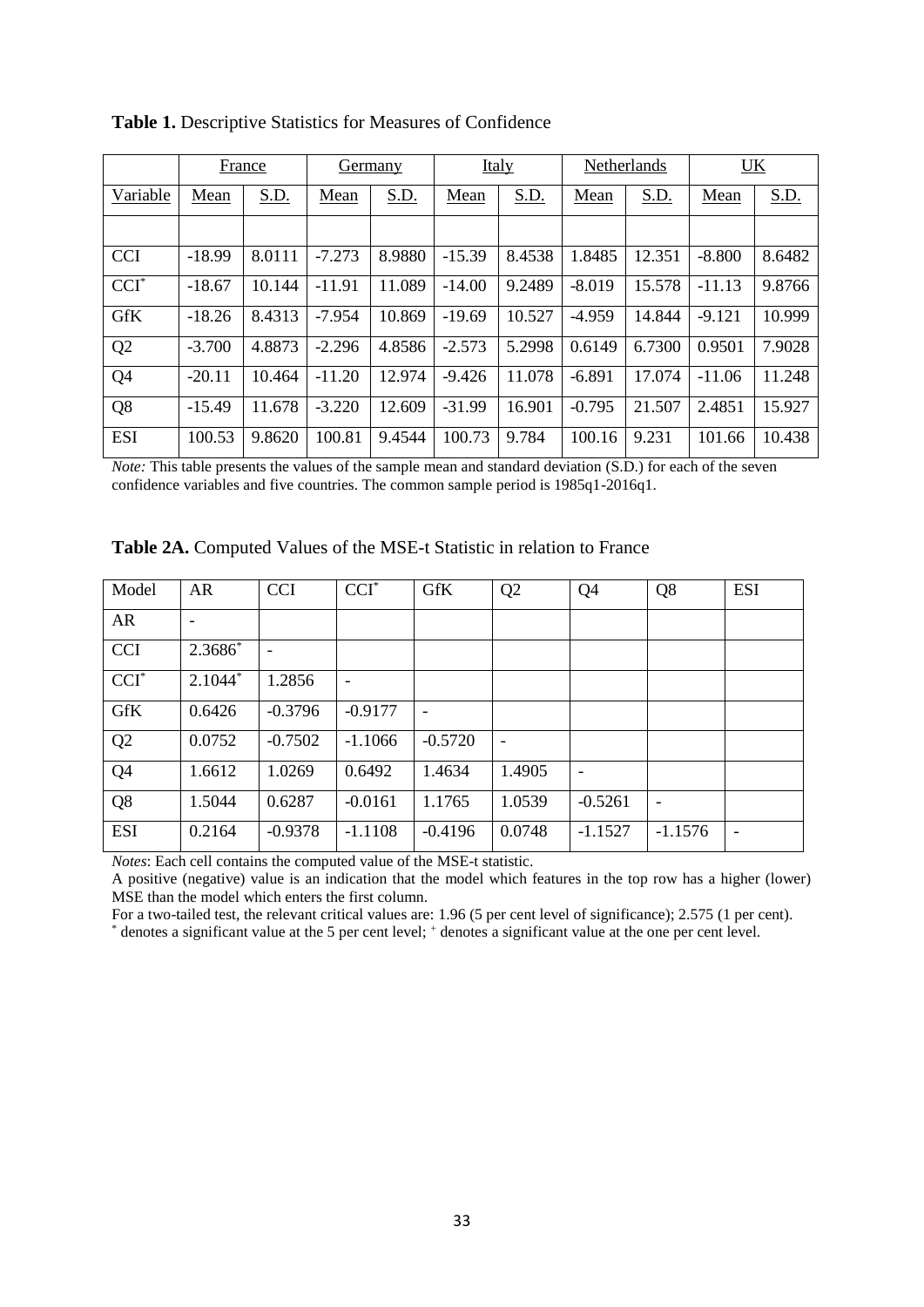| Model          | AR                       | <b>CCI</b> | $CCI^*$                  | <b>GfK</b>               | Q <sub>2</sub> | Q <sub>4</sub> | Q <sub>8</sub> | <b>ESI</b> |
|----------------|--------------------------|------------|--------------------------|--------------------------|----------------|----------------|----------------|------------|
| AR             | $\overline{\phantom{a}}$ |            |                          |                          |                |                |                |            |
| <b>CCI</b>     | $-0.2011$                |            |                          |                          |                |                |                |            |
| $CCI^*$        | $-0.3033$                | $-1.7956$  | $\overline{\phantom{0}}$ |                          |                |                |                |            |
| <b>GfK</b>     | 0.1238                   | 0.5694     | 0.7357                   | $\overline{\phantom{a}}$ |                |                |                |            |
| Q2             | $-0.1218$                | 0.1038     | 0.2104                   | $-0.2433$                |                |                |                |            |
| Q <sub>4</sub> | $-0.4878$                | $-1.0896$  | $-0.8228$                | $-1.2240$                | $-0.4198$      |                |                |            |
| Q8             | 0.3396                   | 0.2866     | 0.3893                   | $-0.0424$                | 0.2822         | 0.5639         |                |            |
| <b>ESI</b>     | 0.2490                   | 0.7891     | 0.9524                   | 0.2960                   | 0.2939         | 1.4975         | 0.1773         |            |

**Table 2B.** Computed Values of the MSE-t Statistic in relation to Germany

For notes, see Table 2A.

**Table 2C.** Computed Values of the MSE-t Statistic in relation to Italy

| Model              | <b>AR</b>                | <b>CCI</b>             | $CCI^*$                  | <b>GfK</b>               | Q <sub>2</sub> | Q <sub>4</sub>         | Q <sub>8</sub>           | <b>ESI</b> |
|--------------------|--------------------------|------------------------|--------------------------|--------------------------|----------------|------------------------|--------------------------|------------|
| <b>AR</b>          | $\overline{\phantom{0}}$ |                        |                          |                          |                |                        |                          |            |
| <b>CCI</b>         | $2.1391*$                |                        |                          |                          |                |                        |                          |            |
| $\overline{CCI}^*$ | 1.8233                   | $-1.9002$              | $\overline{\phantom{a}}$ |                          |                |                        |                          |            |
| <b>GfK</b>         | $-1.1562$                | $-2.8057$ <sup>+</sup> | $-2.6499^+$              | $\overline{\phantom{a}}$ |                |                        |                          |            |
| Q2                 | 0.8949                   | $-1.7320$              | $-0.5790$                | $2.1312*$                |                |                        |                          |            |
| Q <sub>4</sub>     | $-0.5062$                | $-2.3565$ <sup>*</sup> | $-2.0639*$               | 1.0532                   | $-1.7554$      |                        |                          |            |
| Q <sub>8</sub>     | $-2.6537^{+}$            | $-2.9774+$             | $-3.0250^{+}$            | $-2.5532*$               | $-2.8206^{+}$  | $-2.7229$ <sup>+</sup> | $\overline{\phantom{a}}$ |            |
| <b>ESI</b>         | $-1.6362$                | $-2.2557$ *            | $-2.1650^*$              | $-1.0433$                | $-1.8874$      | $-1.5162$              | $2.9687^+$               |            |

For notes, see Table 2A.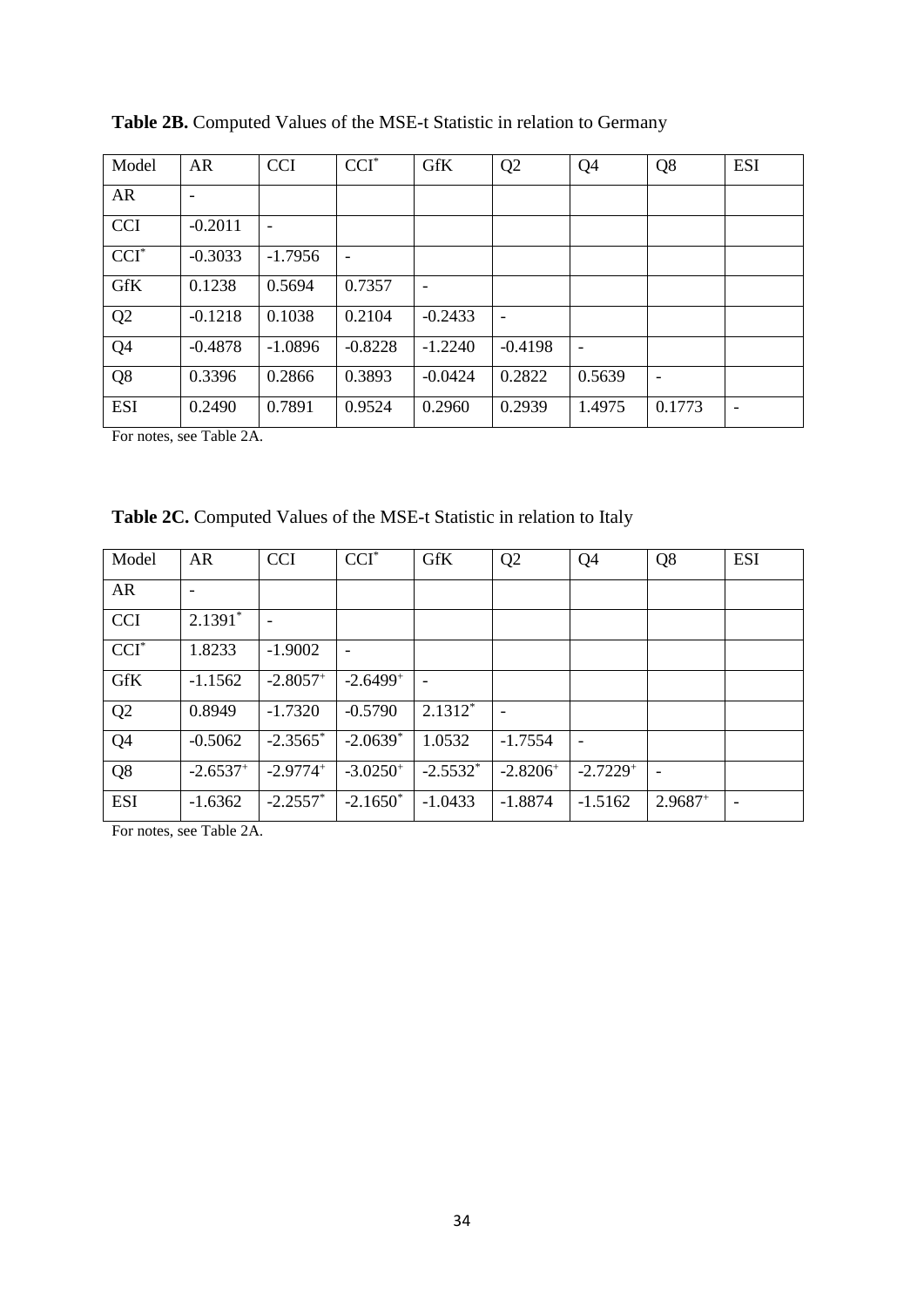| Model          | AR                       | <b>CCI</b> | $CCI^*$   | <b>GfK</b>               | Q <sub>2</sub> | Q <sub>4</sub> | Q <sub>8</sub> | <b>ESI</b> |
|----------------|--------------------------|------------|-----------|--------------------------|----------------|----------------|----------------|------------|
| AR             | $\overline{\phantom{0}}$ |            |           |                          |                |                |                |            |
| <b>CCI</b>     | 0.8953                   |            |           |                          |                |                |                |            |
| $CCI^*$        | 0.6500                   | $-1.2213$  | ٠         |                          |                |                |                |            |
| <b>GfK</b>     | $2.4456*$                | 1.9262     | $2.2681*$ | $\overline{\phantom{a}}$ |                |                |                |            |
| Q2             | 0.3205                   | $-0.9111$  | $-0.4439$ | $-2.2849$ <sup>*</sup>   |                |                |                |            |
| Q <sub>4</sub> | 0.6676                   | $-0.1101$  | 0.3357    | $-1.7083$                | 0.5722         |                |                |            |
| Q <sub>8</sub> | 0.3801                   | $-0.2869$  | $-0.1172$ | $-1.3510$                | 0.0800         | $-0.2371$      |                |            |
| <b>ESI</b>     | 1.3919                   | 1.0326     | 1.5602    | $-0.4253$                | 1.2331         | 1.0354         | 0.6645         | -          |

**Table 2D.** Computed Values of the MSE-t Statistic in relation to the Netherlands

For notes, see Table 2A.

**Table 2E.** Computed Values of the MSE-t Statistic in relation to the UK

| Model          | <b>AR</b>                | <b>CCI</b>  | $CCI^*$                  | <b>GfK</b>               | Q <sub>2</sub>         | Q <sub>4</sub> | Q <sub>8</sub>           | <b>ESI</b> |
|----------------|--------------------------|-------------|--------------------------|--------------------------|------------------------|----------------|--------------------------|------------|
| <b>AR</b>      | $\overline{\phantom{0}}$ |             |                          |                          |                        |                |                          |            |
| <b>CCI</b>     | 1.6322                   |             |                          |                          |                        |                |                          |            |
| $CCI^*$        | 1.3952                   | $-0.4336$   | $\overline{\phantom{a}}$ |                          |                        |                |                          |            |
| <b>GfK</b>     | 1.1636                   | $-1.2059$   | $-0.9561$                | $\overline{\phantom{a}}$ |                        |                |                          |            |
| Q <sub>2</sub> | 1.7387                   | $-0.1340$   | 0.1924                   | 0.9388                   |                        |                |                          |            |
| Q <sub>4</sub> | 0.0775                   | $-2.2275$ * | $-1.7870$                | $-1.2686$                | $-1.9709$ <sup>*</sup> |                |                          |            |
| Q <sub>8</sub> | 0.3497                   | $-1.2994$   | $-1.0267$                | $-0.9423$                | $-1.3756$              | 0.2842         | $\overline{\phantom{a}}$ |            |
| <b>ESI</b>     | 0.2049                   | $-1.6469$   | $-1.4342$                | $-0.9297$                | $-1.4275$              | 0.1339         | $-0.1485$                |            |

For notes, see Table 2A.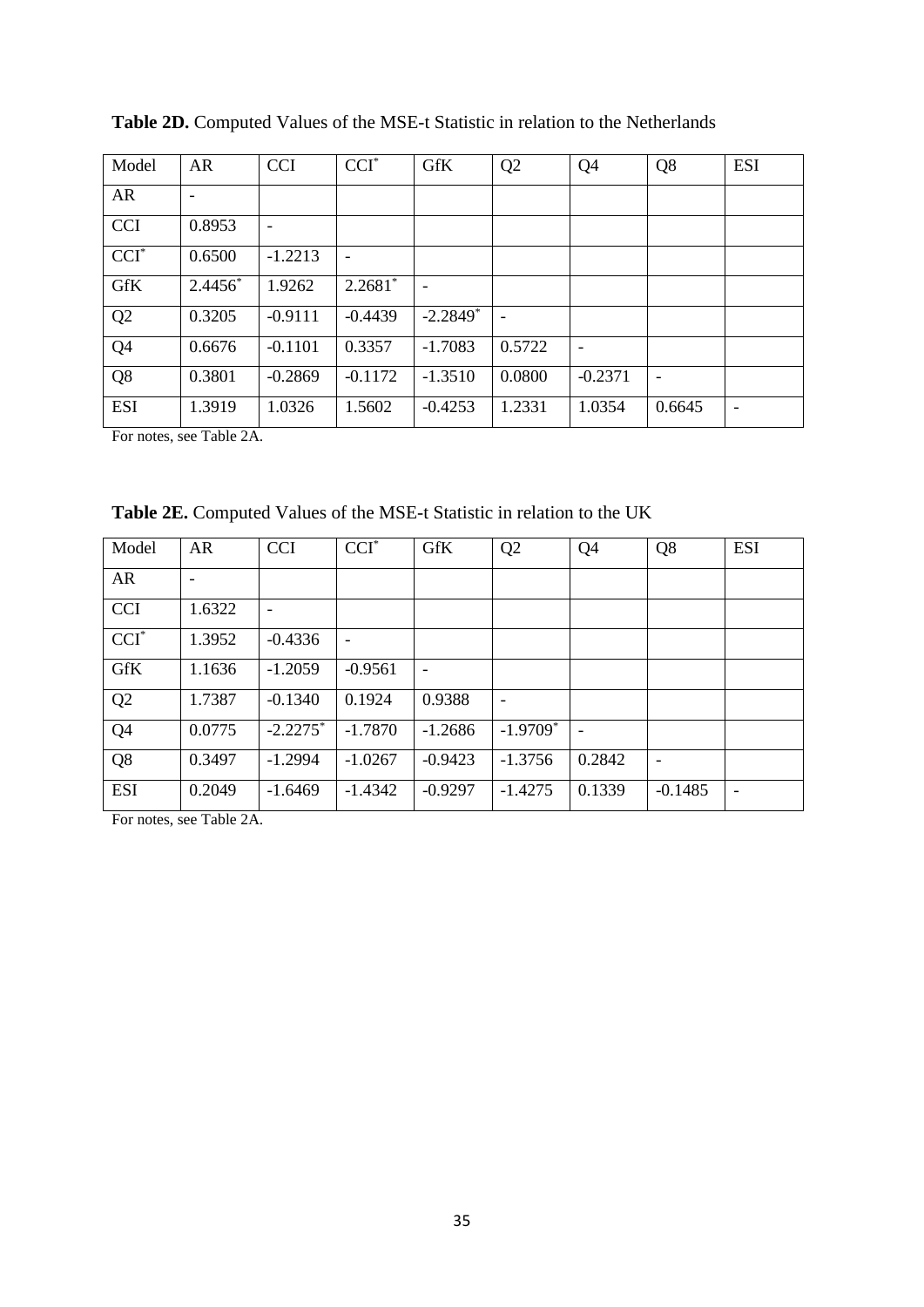|                        | Country       |               |                              |                          |               |             |               |                        |               |              |  |  |
|------------------------|---------------|---------------|------------------------------|--------------------------|---------------|-------------|---------------|------------------------|---------------|--------------|--|--|
|                        |               |               |                              |                          |               |             |               |                        |               |              |  |  |
|                        | France        |               | <b>Germany</b>               |                          | <b>Italy</b>  |             | Netherlands   |                        | UK            |              |  |  |
|                        |               |               |                              |                          |               |             |               |                        |               |              |  |  |
| Model                  | <b>RMSPE</b>  | prob.         | <b>RMSPE</b>                 | prob.                    | <b>RMSPE</b>  | prob.       | <b>RMSPE</b>  | prob.                  | <b>RMSPE</b>  | prob.        |  |  |
|                        | $\times 10^2$ | <u>value</u>  | $\mathbf{x}$ 10 <sup>2</sup> | <b>Value</b>             | $\times 10^2$ | value       | $\times 10^2$ | <u>value</u>           | $\times 10^2$ | <u>value</u> |  |  |
| AR                     | 0.52          | (0.07)        | 0.47                         | $(0.99)$ **              | 0.51          | $(0.18)$ *  | 0.69          | (0.08)                 | 0.77          | $(0.35)$ **  |  |  |
| <b>CCI</b>             | 0.49          | $(0.53)^{**}$ | 0.48                         | $(0.95)$ <sup>**</sup>   | 0.45          | $(1.00)$ ** | 0.66          | $(0.15)^*$             | 0.61          | $(1.00)$ **  |  |  |
| $\operatorname{CCI}^*$ | 0.47          | $(0.73)^{**}$ | 0.49                         | $(0.33)$ **              | 0.47          | $(0.18)^*$  | 0.67          | (0.08)                 | 0.63          | $(0.86)$ **  |  |  |
| <b>GfK</b>             | 0.50          | $(0.53)$ **   | 0.47                         | $(0.99)$ **              | 0.55          | (0.10)      | 0.60          | $(1.00)^{**}$          | 0.67          | $(0.52)$ **  |  |  |
| Q2                     | 0.52          | $(0.53)^{**}$ | 0.48                         | $\overline{(0.99)}^{**}$ | 0.49          | $(0.18)^*$  | 0.68          | $(0.12)^*$             | 0.62          | $(0.88)$ **  |  |  |
| Q4                     | 0.46          | $(1.00)^{**}$ | 0.50                         | $(0.71)^{**}$            | 0.53          | $(0.14)^*$  | 0.66          | $(0.29)$ <sup>**</sup> | 0.76          | $(0.18)^{*}$ |  |  |
| Q8                     | 0.47          | $(0.73)$ **   | 0.47                         | $(0.99)_{*}$             | 0.67          | (0.08)      | 0.68          | $(0.30)_{*}^{*}$       | 0.73          | $(0.43)$ **  |  |  |
| <b>ESI</b>             | 0.51          | $(0.53)$ **   | 0.46                         | $(1.00)$ **              | 0.59          | $(0.18)$ *  | 0.62          | $(0.68)$ **            | 0.75          | $(0.36)$ **  |  |  |

Table 3. MCS for One-Step-Ahead Forecasts of  $\Delta \ln (Cons_t)$ 

*Notes*: RMSPE represents the Root Mean Square Prediction Error. \* signifies that the model enters the 90 per cent MCS. \*\* signifies that the model enters the 75 per cent MCS.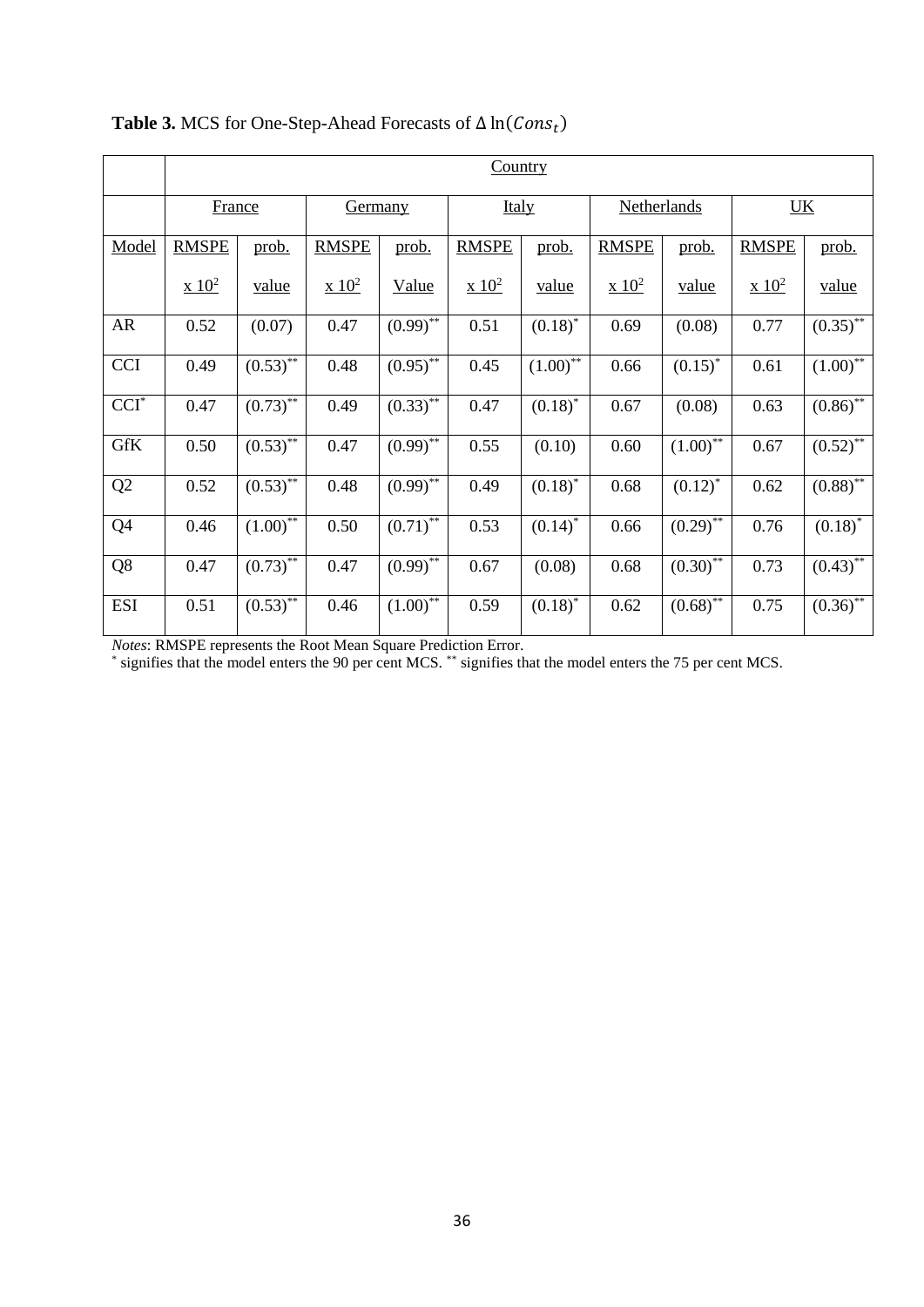## **Appendix**

| Country               | <b>Consumption Variable</b>                                                                                                              | Datastream<br>Codename | Availability            |
|-----------------------|------------------------------------------------------------------------------------------------------------------------------------------|------------------------|-------------------------|
| <b>United Kingdom</b> | Final Consumption Expenditure,<br>Households and Non-profit<br><b>Institutions Serving Households</b><br>(Millions, pounds, 2013 prices) | UKCNPER.D              | 1985q1-2016q1           |
| France                | Final Consumption Expenditure,<br>Households and Non-profit<br><b>Institutions Serving Households</b><br>(Millions, Euros, 2010 prices)  | FRCNPER.D              | 1985q1-2016q1           |
| Italy                 | Final Consumption Expenditure,<br>Households and Non-profit<br><b>Institutions Serving Households</b><br>(Millions, Euros, 2010 prices)  | <b>ITCNPER.D</b>       | 1996q1-2016q1           |
|                       | Final Consumption Expenditure,<br>Households<br>(Millions, Euros, 2005 prices)                                                           | <b>ITCNPERND</b>       | 1991q1-2014q2           |
|                       | Final Consumption Expenditure,<br>Households<br>(Millions, Euros, 2000 prices)                                                           | <b>ITCNPEG0D</b>       | 1985q1-2011q3           |
| Germany               | Final Consumption Expenditure,<br>Households and Non-profit<br><b>Institutions Serving Households</b><br>(Billions, Euros, 2010 prices)  | <b>BDCNPER.D</b>       | 1991q1-2016q1           |
| Netherlands           | Final Consumption Expenditure,<br>Households and Non-profit<br><b>Institutions Serving Households</b><br>(Millions, Euros, 2010 prices)  | NLCNPER.D              | 1996q1-2016q1           |
|                       | Final Consumption Expenditure,<br>Households and Non-profit<br><b>Institutions Serving Households</b><br>(Millions, Euros, 2005 prices)  |                        | NLCNPERND 1988q1-2014q1 |

**Table A1.** Details of Data on Household Consumption Expenditure